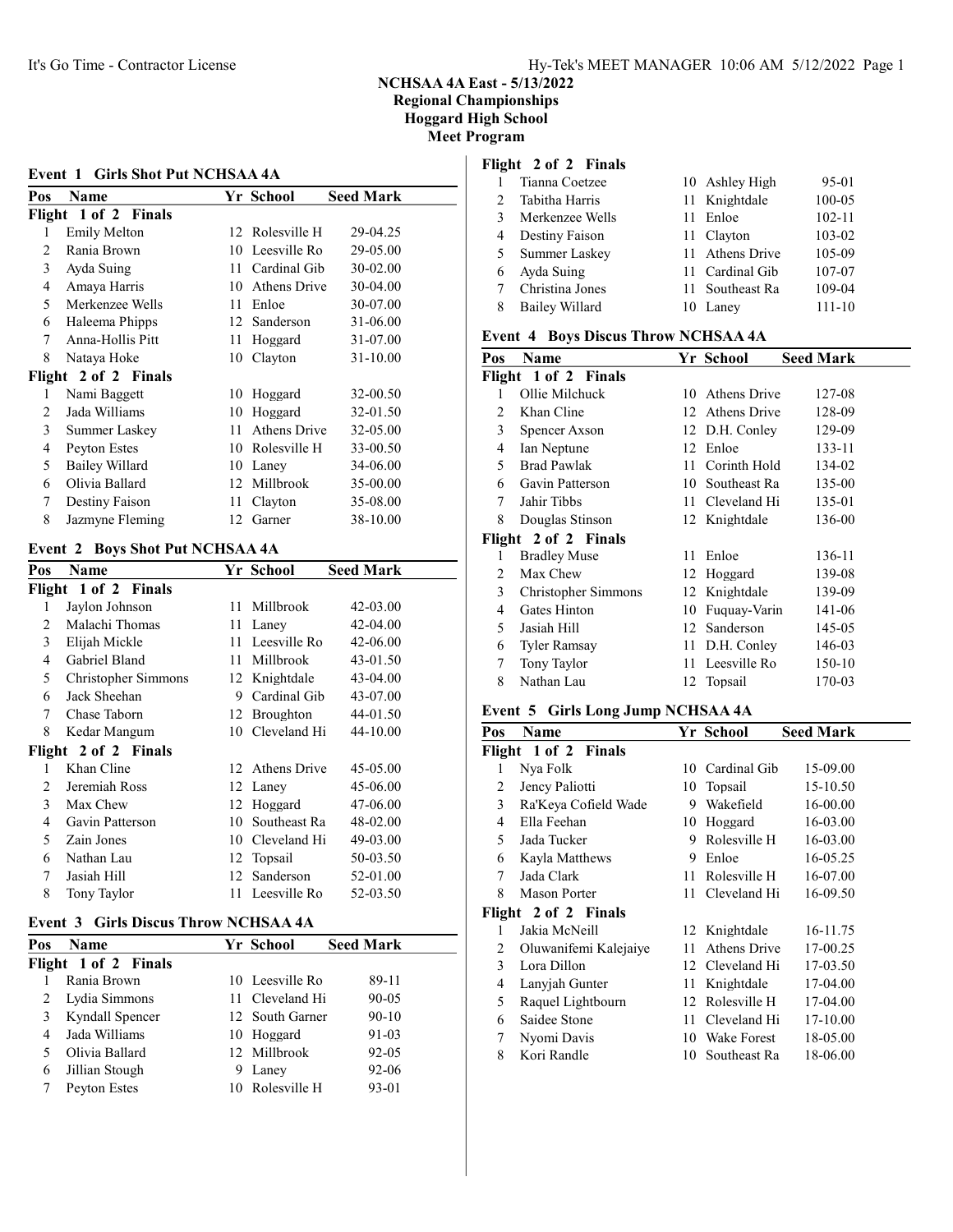# Event 6 Boys Long Jump NCHSAA 4A

| Pos | Name                 |      | Yr School       | <b>Seed Mark</b> |
|-----|----------------------|------|-----------------|------------------|
|     | Flight 1 of 2 Finals |      |                 |                  |
| 1   | Michael Lewkowicz    | 9    | Hoggard         | 20-10.00         |
| 2   | Connor Higginbotham  | 11 - | Cardinal Gib    | 20-11.00         |
| 3   | Malcolm Forbes       | 12   | Broughton       | 21-02.00         |
| 4   | Ray'Zhon Jackson     | 12   | Knightdale      | 21-02.50         |
| 5   | Jordan Gulley        | 11   | Cleveland Hi    | 21-05.00         |
| 6   | Justin Foreman       |      | 12 D.H. Conley  | 21-06.00         |
| 7   | Malakai Hill         | 11   | Ashley High     | 21-07.00         |
| 8   | Ceejay Hargrove      |      | 12 Cleveland Hi | 21-08.50         |
|     | Flight 2 of 2 Finals |      |                 |                  |
| 1   | Cole Carter          | 10   | Cardinal Gib    | 21-09.75         |
| 2   | Caleb Jacobs         |      | 12 Topsail      | 21-10.50         |
| 3   | Session McArthur     | 11   | Millbrook       | 21-11.00         |
| 4   | Yoerick Bastardo     |      | 12 D.H. Conley  | 21-11.00         |
| 5   | Rashawn Simon        | 11   | New Hanover     | 22-01.50         |
| 6   | Nakhi Benjamin       | 11   | Wakefield       | 22-02.00         |
| 7   | Maverick Shotwell    |      | 12 Cardinal Gib | 22-05.00         |
| 8   | Connor Powe          |      | 12 Laney        | 23-03.00         |

#### Event 7 Girls Triple Jump NCHSAA 4A

| Pos    | Name                 |    | Yr School    | <b>Seed Mark</b> |
|--------|----------------------|----|--------------|------------------|
|        | Flight 1 of 2 Finals |    |              |                  |
| 1      | Evan Cherry          | 11 | Topsail      | 31-00.00         |
| 2      | Jada Tucker          | 9  | Rolesville H | 31-05.00         |
| 3      | Hana Hagestrom       | 12 | Ashley High  | 32-01.00         |
| 4      | Akeirra Wilson       | 11 | Rolesville H | 32-04.50         |
| 5      | Brynn Zivitz         | 11 | Cardinal Gib | 32-09.00         |
| 6      | Tianna Coetzee       | 10 | Ashley High  | 32-09.00         |
| 7      | Ramatou Diabi        | 11 | Athens Drive | 32-11.50         |
| 8      | Aaliyah Marshall     | 11 | Ashley High  | 33-00.00         |
| Flight | 2 of 2 Finals        |    |              |                  |
| 1      | Nya Folk             | 10 | Cardinal Gib | 33-06.00         |
| 2      | Grace Agyemang       | 11 | Enloe        | 33-10.00         |
| 3      | Raquel Lightbourn    | 12 | Rolesville H | 34-07.50         |
| 4      | Jency Paliotti       | 10 | Topsail      | 34-11.00         |
| 5      | Kayla Matthews       | 9  | Enloe        | 35-01.50         |
| 6      | Alora Williams       | 10 | Willow Sprin | 35-06.00         |
| 7      | Lora Dillon          | 12 | Cleveland Hi | 36-07.75         |
| 8      | Jayla Adams          | 12 | Enloe        | 36-11.50         |

#### Event 8 Boys Triple Jump NCHSAA 4A

| Pos | <b>Name</b>             |     | Yr School       | <b>Seed Mark</b> |
|-----|-------------------------|-----|-----------------|------------------|
|     | Flight 1 of 2 Finals    |     |                 |                  |
|     | Caleb Lynch             | 11  | Athens Drive    | $40 - 02.00$     |
|     | Enoch Alford            | 11. | South Garner    | 40-07.50         |
|     | Rameek Fennel           |     | 10 Ashley High  | 40-11.75         |
| 4   | Jonathan Brown          |     | 11 Rolesville H | $41 - 01.00$     |
|     | Donnell Holmes          |     | 11 New Hanover  | 41-01.50         |
| 6   | <b>Treyvon Doughty</b>  |     | 11 Ashley High  | 41-05.00         |
|     | Tristian Simms-Lassiter |     | 10 Wake Forest  | 41-06.50         |
| 8   | Malakai Hill            |     | Ashlev High     | 41-08.75         |

## Flight 2 of 2 Finals

|               | Jackson Byrd            | 9 Cleveland Hi  | $41 - 11.00$ |
|---------------|-------------------------|-----------------|--------------|
| $\mathcal{D}$ | Malcolm Forbes          | 12 Broughton    | $41 - 11.50$ |
| 3             | Yoerick Bastardo        | 12 D.H. Conley  | 42-04.00     |
| 4             | Eli Theodoropoulos      | 11 Hoggard      | 42-04.00     |
| 5.            | <b>Gabriel Matthews</b> | 11 Enloe        | 42-10.50     |
| 6             | Chandler Clarke         | 11 Southeast Ra | 43-07.50     |
|               | Connor Powe             | 12 Lanev        | 43-09.00     |
| 8             | Jashawn Middleton       | 12 Cleveland Hi | 44-07.00     |

### Event 9 Girls High Jump NCHSAA 4A

| Pos | Name                  |     | Yr School           | <b>Seed Mark</b> |
|-----|-----------------------|-----|---------------------|------------------|
|     | Flight 1 of 1 Finals  |     |                     |                  |
|     | Aliya Monadi          |     | 10 Millbrook        | 4-08.00          |
| 2   | Ramatou Diabi         | 11  | <b>Athens Drive</b> | 4-08.00          |
| 3   | Avery Corderman       | 10  | Broughton           | 4-08.00          |
| 4   | Taylor Bullock        | 9   | Rolesville H        | 4-08.00          |
| 5   | Madeline Elgart       |     | 12 Hoggard          | $4 - 10.00$      |
| 6   | Oluwanifemi Kalejaiye | 11  | <b>Athens Drive</b> | $4 - 10.00$      |
| 7   | Izzy Di Norcia        |     | 12 Ashley High      | $4 - 10.00$      |
| 8   | Aaliyah Marshall      | 11  | Ashley High         | 5-00.00          |
| 9   | Hana Hagestrom        |     | 12 Ashley High      | 5-00.00          |
| 10  | Landon Spencer        | 9   | Wakefield           | 5-00.00          |
| 11  | Jordan Henderson      | 9   | Heritage            | 5-00.00          |
| 12  | <b>Mason Porter</b>   | 11. | Cleveland Hi        | 5-02.00          |
| 13  | Kyla Crumpler         | 11  | Cardinal Gib        | 5-02.00          |
| 14  | Sadler Miller         |     | 12 Corinth Hold     | 5-05.00          |
| 15  | Tatiyana Spencer      | 9   | Enloe               | 5-08.00          |

#### Event 10 Boys High Jump NCHSAA 4A

| Pos | Name                    |     | Yr School       | <b>Seed Mark</b> |
|-----|-------------------------|-----|-----------------|------------------|
|     | Flight 1 of 1 Finals    |     |                 |                  |
|     | <b>Gabriel Matthews</b> | 11. | Enloe           | $5 - 11.00$      |
| 2   | Matthew Martinez        | 10  | Garner          | $6 - 00.00$      |
| 3   | Stephen Radway          |     | 10 Rolesville H | $6 - 00.00$      |
| 4   | Theodore Skinner        |     | 10 South Garner | $6 - 02.00$      |
| 5   | Michael Stallings       |     | 12 Corinth Hold | $6 - 02.00$      |
| 6   | Matthew Rutazamba       | 11  | Enloe           | $6 - 02.00$      |
| 7   | Javorius Neyland        |     | 12 Wakefield    | $6-02.00$        |
| 8   | Lance Garrett           |     | 12 Rolesville H | $6 - 02.00$      |
| 9   | Chase Raiford           |     | 10 Cardinal Gib | $6 - 03.00$      |
| 10  | Jackson Travis          | 9   | Hoggard         | $6-04.00$        |
| 11  | Rory Jones Amon Hetep   | 11. | Rolesville H    | $6 - 05.00$      |
| 12  | Kyzaiah Stone           |     | 12 Cleveland Hi | $7 - 00.50$      |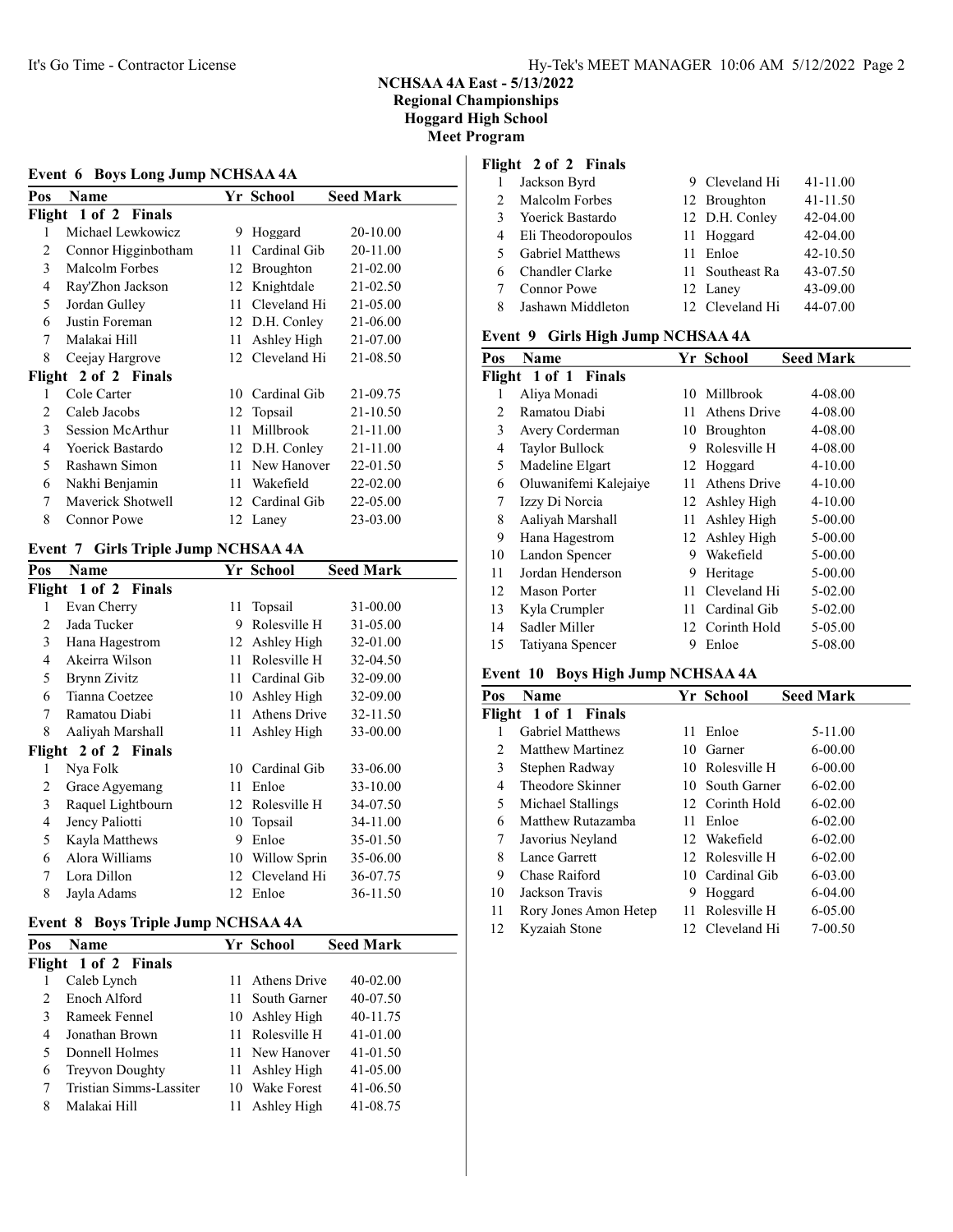#### Event 11 Girls Pole Vault NCHSAA 4A Pos Name Yr School Seed Mark Flight 1 of 1 Finals 1 Hannah Frederick 11 Millbrook 8-00.00 2 Lydia Vaughan 10 Laney 8-00.00 3 Addie Lewis 11 Millbrook 8-00.00 4 Jane Gray Zechini 9 Cardinal Gib 8-06.00 5 Ellen Phillips 12 Hoggard 9-00.00 6 Charlotte Balkum 12 Laney 9-00.00 7 Jossie Williams 12 Cleveland Hi 9-03.00 8 Isabella Leonard 9 Cardinal Gib 9-06.00 9 Kylie Sasser 10 Hoggard 9-06.00 10 Kylie Bartsch 11 Leesville Ro 10-00.00 11 Sarah Kuller 12 Sanderson 10-00.00 12 Mollie Brinker 12 Hoggard 10-03.00 13 Abigail Cornell 11 Broughton 10-06.00 14 Katherine Yu 12 Leesville Ro 10-06.00 15 Maddie Davies 12 Athens Drive 12-00.00 16 Summer Laskey 11 Athens Drive 12-00.00

#### Event 12 Boys Pole Vault NCHSAA 4A

| Flight<br>1 of 1 Finals<br>Will Boone<br>$9 - 00.00$<br>Millbrook<br>12<br>1<br>10-00.00<br>Cleveland Hi<br>$\overline{c}$ | <b>Seed Mark</b> |
|----------------------------------------------------------------------------------------------------------------------------|------------------|
|                                                                                                                            |                  |
|                                                                                                                            |                  |
| Zalin Ingram<br>10                                                                                                         |                  |
| 3<br>Jack Wheeler<br>10-00.00<br>Broughton<br>10                                                                           |                  |
| 10-00.00<br>Millbrook<br>Glen Moffat<br>9<br>4                                                                             |                  |
| 5<br>10-06.00<br>Wade Warren<br><b>Broughton</b><br>11                                                                     |                  |
| 10-06.00<br>Kyle Beveridge<br>Ashley High<br>6<br>12                                                                       |                  |
| Leesville Ro<br>10-06.00<br>7<br>Mason Meinig<br>10                                                                        |                  |
| 8<br>Millbrook<br>11-00.00<br>Holden Ryan<br>11                                                                            |                  |
| 9<br>11-09.00<br>Eli Oeschger<br>11<br>Hoggard                                                                             |                  |
| 12-00.00<br>Wakefield<br>10<br>Lloyd Armstrong<br>9                                                                        |                  |
| 12-02.00<br>11<br><b>Bruik Tucker</b><br>Ashley High<br>11                                                                 |                  |
| 12-06.00<br>12<br>Ethan Panz<br>10<br>Hoggard                                                                              |                  |
| 12-06.00<br>13<br>Noah Smith<br>Leesville Ro<br>11                                                                         |                  |
| 13-06.00<br>14<br>Jack Tan<br>9<br>Wakefield                                                                               |                  |
| 13-06.00<br>12 Leesville Ro<br>15<br>Luke Holloway                                                                         |                  |
| Noah Rhodes<br>14-08.00<br>16<br>12<br>Fuguay-Varin                                                                        |                  |

## Event 13 Girls 4x800 Meter Relay NCHSAA 4A

|                | <b>Lane Team</b>          | <b>Relay</b> | <b>Seed Time</b>          |
|----------------|---------------------------|--------------|---------------------------|
| <b>Section</b> | 1 of 1 Finals             |              |                           |
| 1              | Cardinal Gib              | A            | 9:27.91                   |
|                | 1) Hannah Rae Shaffer 9   |              | 2) Addy Mitchell 9        |
|                | 3) Ina Lazarczyk 9        |              | 4) Peyton LaNasa 10       |
| 2              | Leesville Ro              | А            | 9:58.21                   |
|                | 1) Clara Davis 9          |              | 2) Kate Slobodnyak 9      |
|                | 3) Elissa Cesky 9         |              | 4) Zoe Etheridge 10       |
| 3              | Hoggard                   | A            | 9:58.95                   |
|                | 1) Shea Hoffacker 11      |              | 2) Annie Mulligan 10      |
|                | 3) Luci Hosley 10         |              | 4) Savannah Moore 10      |
| 4              | Corinth Hold              | A            | 9:59.92                   |
|                | 1) Caroline VanSchaick 11 |              | 2) Isabelle Grimm 12      |
|                | 3) Callie Stoke 10        |              | 4) Mandi Pollard 9        |
| 5              | Broughton                 | A            | 10:08.98                  |
|                | 1) Margaret Lyon 10       |              | 2) Miriam Ragsdale 10     |
|                | 3) Rowan Shannon 11       |              | 4) Lillian Kane 11        |
| 6              | Heritage                  | A            | 10:11.60                  |
|                | 1) Ainsley Donovan 11     |              | 2) Viola Korir 11         |
|                | 3) Charlotte Wakefield 11 |              | 4) Ella White 10          |
| 7              | Topsail                   | A            | 10:36.53                  |
|                | 1) Parker Newbill 11      |              | 2) Emma Washburn 10       |
|                | 3) Emily Grabow 11        |              | 4) Kaitlyn Obremski 11    |
| 8              | Wakefield                 | A            | 10:39.33                  |
|                | 1) Gabrielle Lewis 9      |              | 2) Gabriella Turchetti 12 |
|                | 3) Ava Viele 10           |              | 4) Kinleigh Erwin 11      |
| 9              | Ashley High               | A            | 10:44.38                  |
|                | 1) Cecelia DiBlasi 12     |              | 2) Ciera Roseboro 9       |
|                | 3) Emma Nichols 12        |              | 4) Hailey Fisher 10       |
| 10             | Laney                     | А            | 10:52.17                  |
|                | 1) Ava Monahan 9          |              | 2) Audrey Monahan 12      |
|                | 3) Sarah Layton 10        |              | 4) Ella Warren 10         |
| 11             | <b>Athens Drive</b>       | А            | 10:59.98                  |
|                | 1) Izzy Luck 10           |              | 2) Anna Bittner 10        |
|                | 3) Anna Wallace 10        |              | 4) Amethyst Joseph 12     |
| 12             | D.H. Conley               | A            | 11:12.11                  |
|                | 1) Lily McGrew 9          |              | 2) Karissa Thurnau 9      |
|                | 3) Grace Kennedy 10       |              | 4) Caitlin Brown 12       |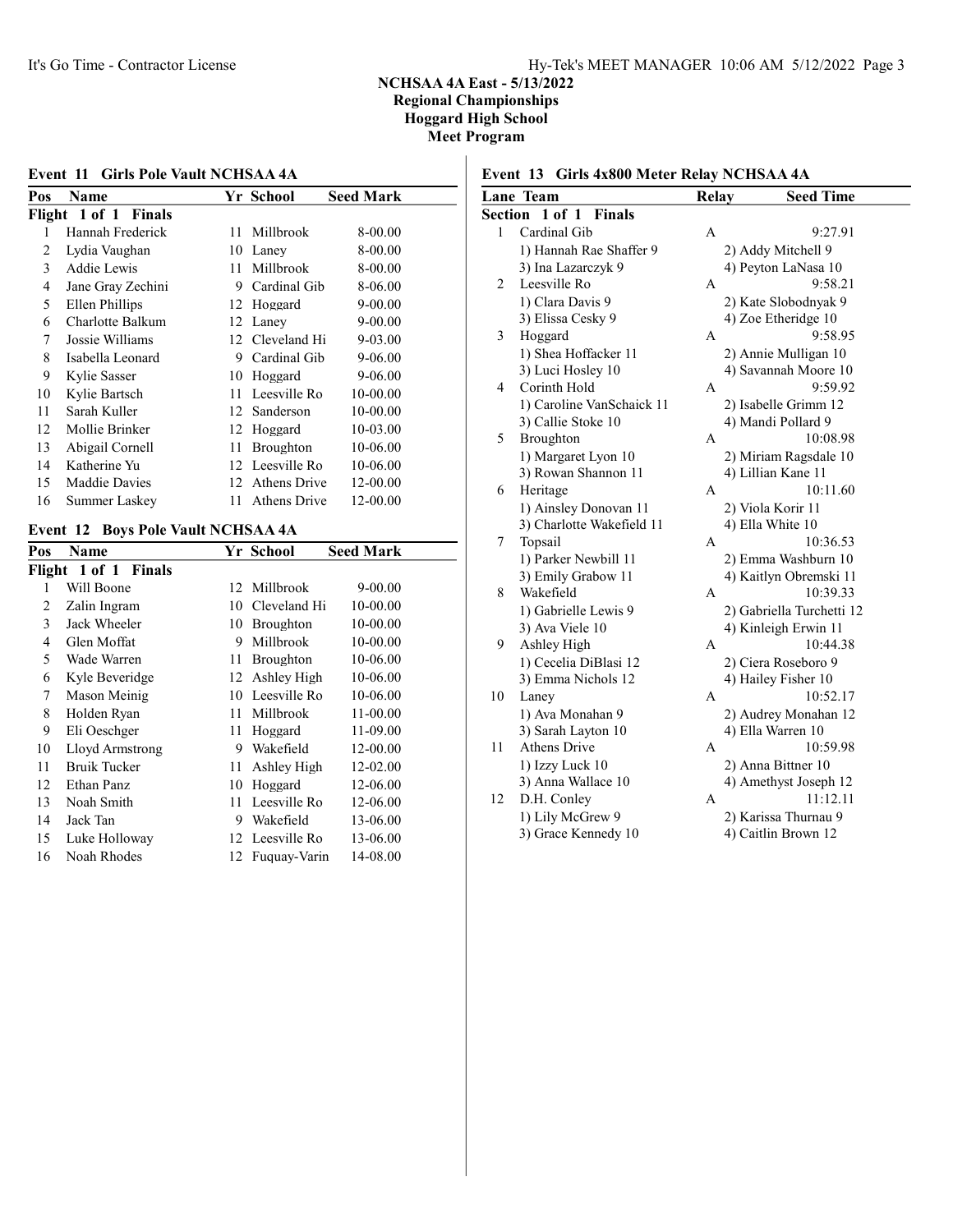### Event 14 Boys 4x800 Meter Relay NCHSAA 4A

|         | Lane Team                                     | Relay | <b>Seed Time</b>                            |
|---------|-----------------------------------------------|-------|---------------------------------------------|
| Section | $1$ of $2$<br><b>Finals</b>                   |       |                                             |
| 1       | Cleveland Hi                                  | А     | 8:32.53                                     |
|         | 1) Nathan Bacon 12                            |       | 2) Noah Whitaker 11                         |
|         | 3) Jonathan Valdez 12                         |       | 4) Grant Barbour 12                         |
| 2       | Wakefield                                     | А     | 8:39.44                                     |
|         | 1) Ethan Rose 12                              |       | 2) Lemine Seck 12                           |
|         | 3) Griffin Cloninger 10                       |       | 4) Carson Wright 12                         |
| 3       | Topsail                                       | A     | 8:45.33                                     |
|         | 1) Braiden Campbell 10                        |       | 2) Jude Cayton 10                           |
|         | 3) Caiden Jenkins 11                          |       | 4) Robert Tellez 10                         |
| 4       | Knightdale                                    | А     | 8:47.21                                     |
|         | 1) Imran Shafiq-Khan 10                       |       | 2) Niamiah Branch 12                        |
|         | 3) Nehemiah Shannon 12                        |       | 4) Jason McIntyre 12                        |
| 5       | Ashley High                                   | А     | 8:57.27                                     |
|         | 1) Van Lawless 11                             |       | 2) Jack Perdue 11                           |
|         | 3) Isaiah Perry 10                            |       | 4) William Marhold 12                       |
| 6       | Laney                                         | А     | 8:58.09                                     |
|         | 1) Lukas Malek 9                              |       | 2) Gavin Reider 12                          |
|         | 3) Ethan Joyner 12                            |       | 4) James Preston Wilson 10                  |
| 7       | New Hanover                                   | А     | 9:02.23                                     |
|         | 1) Robert Maguire 11                          |       | 2) William Novotony 10                      |
|         | 3) Chip O'Buch 10                             |       | 4) Cooper Rogers 10                         |
| 8       | Sanderson                                     | A     | 9:35.01                                     |
|         | 1) Nathan Michalicka 9                        |       | 2) Joshua Sheehan 10                        |
|         | 3) Ben Bunch 9                                |       | 4) Dylan Bandini 11                         |
| Section | 2 of 2 Finals                                 |       |                                             |
| 1       | Cardinal Gib                                  | A     | 8:08.56                                     |
|         |                                               |       |                                             |
|         | 1) Aidan O'Donnell 12<br>3) Liam O'Donnell 12 |       | 2) Sam Howe 12<br>4) Henry Dudeck 11        |
| 2       |                                               | A     | 8:16.36                                     |
|         | Hoggard<br>1) William Holmes 9                |       |                                             |
|         | 3) Luke Ward 12                               |       | 2) Evan Pena 12<br>4) Andrew Wallace 12     |
| 3       | D.H. Conley                                   | А     | 8:21.91                                     |
|         | 1) Carter Adrias 12                           |       |                                             |
|         | 3) Landen Williams 11                         |       | 2) Noah Anderson 12<br>4) Garrett Miller 12 |
| 4       | Leesville Ro                                  | А     | 8:22.51                                     |
|         |                                               |       |                                             |
|         | 1) Chase Harrison 10<br>3) Daniel Longrie 12  |       | 2) Kevin Bolin 12<br>4) Banks Blizzard 9    |
| 5       | Wake Forest                                   | А     | 8:25.54                                     |
|         |                                               |       |                                             |
|         | 1) Nick Hottell 12                            |       | 2) Lars Uhland 11                           |
| 6       | 3) Mason Estes 11                             |       | 4) Andrew Mallo 12                          |
|         | Millbrook                                     | А     | 8:28.57                                     |
|         | 1) Ryan Adams 10                              |       | 2) Gabriel Mann 12                          |
|         | 3) Silas Mann 10                              |       | 4) Payden Lewis 11                          |
| 7       | Athens Drive                                  | А     | 8:30.59                                     |
|         | 1) Connor O'Toole 10                          |       | 2) Jonathan Taylor 9                        |
|         | 3) Jacob Taylor 12                            |       | 4) Luc Bonpain 11                           |
| 8       | Broughton                                     | A     | 8:30.63                                     |
|         | 1) Owen Debellis 12                           |       | 2) Marr Lakins 10                           |
|         | 3) Lawson Pollard 11                          |       | 4) Leo Molinoff 9                           |

## Event 15 Girls 100 Meter Hurdles NCHSAA 4A

|   | <b>Lane Name</b>       |    | Yr School           | <b>Seed Time</b> |
|---|------------------------|----|---------------------|------------------|
|   | Heat 1 of 2 Prelims    |    |                     |                  |
| 1 | Ella Feehan            |    | 10 Hoggard          | 17.84            |
| 2 | Brooke Hughes-Thompson |    | 10 Millbrook        | 17.14            |
| 3 | River Mead             | 9  | Hoggard             | 16.34            |
| 4 | Joslyn Hamilton        | 10 | Rolesville H        | 14.50            |
| 5 | Kaitlyn Gratz          |    | 11 New Bern         | 15.64            |
| 6 | Marissa Colbert        |    | 11 Cleveland Hi     | 16.44            |
| 7 | Zamearea Simpson       | 11 | Garner              | 17.24            |
|   | Heat 2 of 2 Prelims    |    |                     |                  |
| 1 | Helena Swain           | 11 | Topsail             | 17.74            |
| 2 | Zoe Som                | 12 | <b>Athens Drive</b> | 16.80            |
| 3 | Sophia Heskamp         | 11 | Sanderson           | 16.20            |
| 4 | Taylor Mckinnon        |    | 12 Cardinal Gib     | 13.97            |
| 5 | Jordan Rochester       | 9  | Rolesville H        | 16.08            |
| 6 | Jordan Henderson       | 9  | Heritage            | 16.63            |
| 7 | A'Mauri Anderson       |    | 10 Millbrook        | 17.36            |
|   |                        |    |                     |                  |

#### Event 16 Boys 110 Meter Hurdles NCHSAA 4A

|   | <b>Lane Name</b>       |    | Yr School           | <b>Seed Time</b> |
|---|------------------------|----|---------------------|------------------|
|   | Heat 1 of 2 Prelims    |    |                     |                  |
| 1 | <b>Trey Roberts</b>    |    | 12 Heritage         | 17.07            |
| 2 | Jaylen Carter          |    | 12 Cleveland Hi     | 16.24            |
| 3 | Thomas Fields          |    | 10 Rolesville H     | 16.09            |
| 4 | <b>Connor Powe</b>     |    | 12 Laney            | 14.78            |
| 5 | Timothy Richardson     |    | 11 Knightdale       | 15.14            |
| 6 | Bryson Pearsall        |    | 10 Laney            | 16.14            |
| 7 | <b>Ian Rembert</b>     |    | 11 Millbrook        | 16.56            |
| 8 | Andrew Turpin          |    | 12 Sanderson        | 17.18            |
|   | Heat 2 of 2 Prelims    |    |                     |                  |
| 1 | Jarrell Bethea         | 11 | Cleveland Hi        | 16.82            |
| 2 | Louis Huler            | 11 | Enloe               | 16.23            |
| 3 | Jackson McCoy          | 10 | Garner              | 15.77            |
| 4 | Lance Garrett          |    | 12 Rolesville H     | 14.58            |
| 5 | <b>Tristin Reutter</b> | 11 | Topsail             | 15.76            |
| 6 | Jacob Swann            | 11 | <b>Athens Drive</b> | 16.20            |
| 7 | Ethan Panz             |    | 10 Hoggard          | 16.78            |
| 8 | Ethan Fay              | 11 | Ashley High         | 17.94            |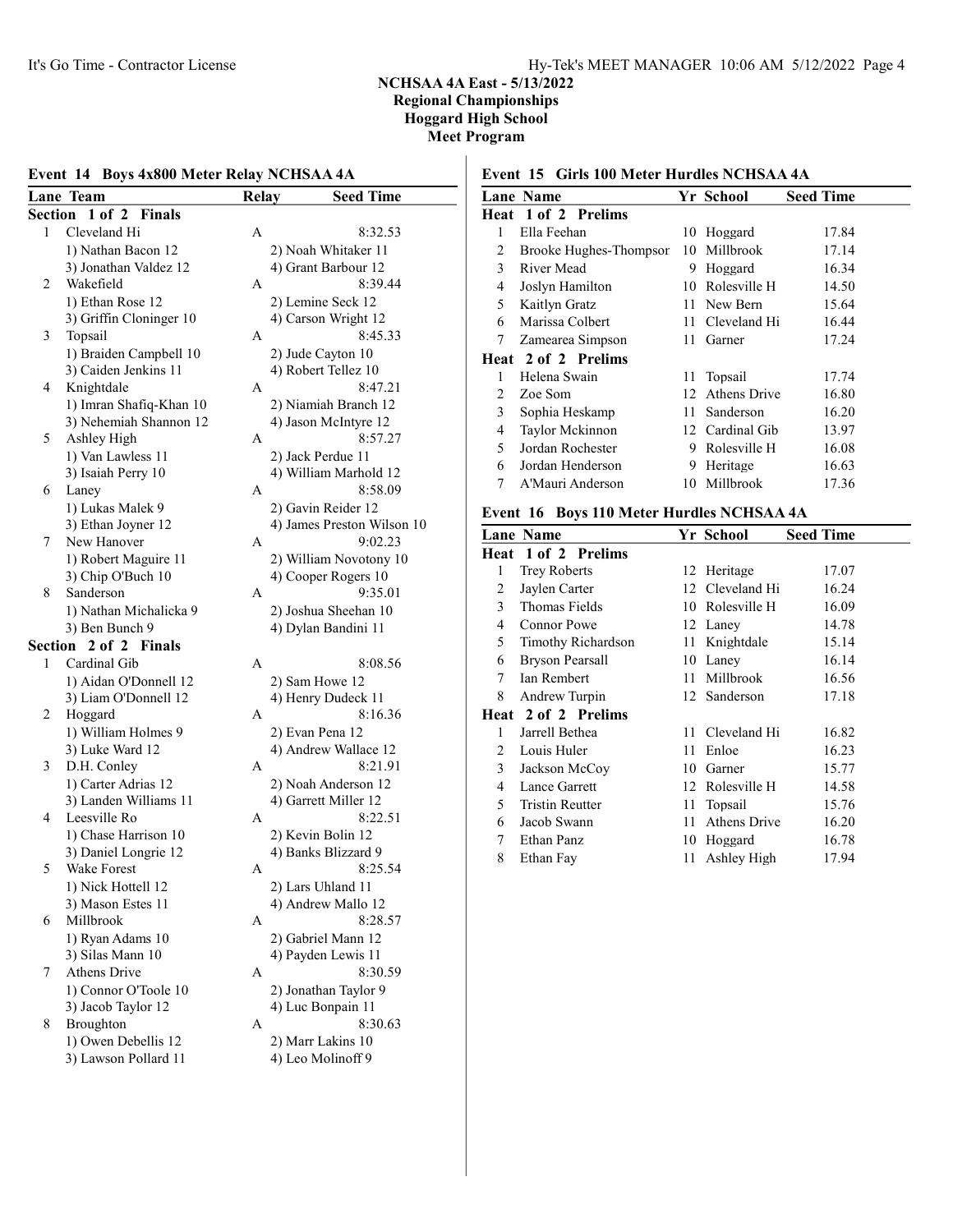## Event 17 Girls 100 Meter Dash NCHSAA 4A

|   | Lane Name           |    | Yr School       | <b>Seed Time</b> |
|---|---------------------|----|-----------------|------------------|
|   | Heat 1 of 2 Prelims |    |                 |                  |
| 1 | Saniyah Shields     |    | 10 Southeast Ra | 12.74            |
| 2 | Leah Carter         |    | 10 Leesville Ro | 12.61            |
| 3 | Jakia McNeill       |    | 12 Knightdale   | 12.29            |
| 4 | Joslyn Hamilton     | 10 | Rolesville H    | 11.98            |
| 5 | Jaidyn Ramsey       |    | 12 Rolesville H | 12.01            |
| 6 | Sanaia Hill         | 11 | Corinth Hold    | 12.44            |
| 7 | Akeirra Wilson      | 11 | Rolesville H    | 12.69            |
| 8 | Imani Sharp         | 9  | Wakefield       | 12.75            |
|   | Heat 2 of 2 Prelims |    |                 |                  |
| 1 | Kyndal Saunders     |    | 11 Corinth Hold | 12.74            |
| 2 | Kamari Randolph     |    | 11 D.H. Conley  | 12.56            |
| 3 | Kendall Johnson     | 11 | Millbrook       | 12.21            |
| 4 | Shawnti Jackson     | 11 | Wakefield       | 11.84            |
| 5 | Chianel Asoburuenwu | 12 | Athens Drive    | 12.04            |
| 6 | Makayla Grice       | 10 | Ashley High     | 12.51            |
| 7 | Laila Fuller        | 11 | Garner          | 12.73            |
| 8 | Emma Golden         | 11 | Wake Forest     | 12.78            |
|   |                     |    |                 |                  |

## Event 18 Boys 100 Meter Dash NCHSAA 4A

|   | <b>Lane Name</b>           |    | Yr School          | <b>Seed Time</b> |
|---|----------------------------|----|--------------------|------------------|
|   | <b>Heat 1 of 2 Prelims</b> |    |                    |                  |
| 1 | Jhi McCuller               | 11 | D.H. Conley        | 11.09            |
| 2 | Tristian Simms-Lassiter    | 10 | <b>Wake Forest</b> | 11.02            |
| 3 | Reginald Love Jr           | 11 | Rolesville H       | 10.90            |
| 4 | LaDainian Person           | 9  | Heritage           | 10.82            |
| 5 | Kyzaiah Stone              |    | 12 Cleveland Hi    | 10.83            |
| 6 | <b>Tristian Franks</b>     | 11 | Cleveland Hi       | 10.94            |
| 7 | Vondelle Badger            |    | 12 Corinth Hold    | 11.04            |
| 8 | Dominic Haney              | 11 | Wakefield          | 11.09            |
|   | Heat 2 of 2 Prelims        |    |                    |                  |
| 1 | <b>Brethan Barnhill</b>    |    | 11 New Hanover     | 11.04            |
| 2 | DR McMillan                |    | 12 Leesville Ro    | 11.01            |
| 3 | Justin Foreman             |    | 12 D.H. Conley     | 10.86            |
| 4 | Nakhi Benjamin             | 11 | Wakefield          | 10.81            |
| 5 | Tanner Leach               | 11 | Corinth Hold       | 10.84            |
| 6 | <b>Omarion Hampton</b>     |    | 12 Cleveland Hi    | 10.95            |
| 7 | Roy Enyeji                 | 12 | Knightdale         | 11.04            |
| 8 | Christon Petway            | 12 | Hoggard            | 11.11            |
|   |                            |    |                    |                  |

## Event 19 Girls 4x200 Meter Relay NCHSAA 4A

|         | Lane Team                                    | <b>Relay</b> | <b>Seed Time</b>                      |
|---------|----------------------------------------------|--------------|---------------------------------------|
| Section | 1 of 2<br>Finals                             |              |                                       |
| 1       | Hoggard                                      | А            | 1:49.96                               |
|         | 1) Jadah Armour 12                           |              | 2) Rhodes Gould 10                    |
|         | 3) Samantha Strahley 10                      |              | 4) Sage Terzaken 9                    |
| 2       | New Bern                                     | А            | 1:47.84                               |
|         | 1) Diamond Dade 9                            |              | 2) Natalie Henley 11                  |
|         | 3) Ki'Mya Sutton 9                           |              | 4) Serenity Whitfield 12              |
| 3       | Enloe                                        | А            | 1:47.06                               |
|         | 1) Jayla Adams 12                            |              | 2) Grace Agyemang 11                  |
|         | 3) Kayla Matthews 9                          |              | 4) Shelby Postrk-Bradley 12           |
| 4       | Cardinal Gib                                 | А            | 1:46.97                               |
|         | 1) Hailey Juhasz 11                          |              | 2) Christina Doggett 12               |
|         | 3) Caroline Harper 12                        |              | 4) Kyla Crumpler 11                   |
| 5       | Millbrook                                    | А            | 1:47.01                               |
|         | 1) Brooke Hughes-Thompson 1                  |              | 2) Kendall Johnson 11                 |
|         | 3) Danielle Sanchez 12                       |              | 4) Ayzia Jefferson 9                  |
| 6       | Willow Sprin                                 | А            | 1:47.07                               |
|         | 1) Danika Lumbard 10                         |              | 2) Janiyah Mckinnie 9                 |
|         | 3) Latrice Barther 9                         |              | 4) Ayani Patterson 10                 |
| 7       | Leesville Ro                                 | А            | 1:48.84                               |
|         | 1) Ellie Cronin 9                            |              | 2) Amira Leggett 10                   |
|         | 3) Kaitlyn Ramsey 10                         |              | 4) Zoey Schleede 9                    |
| 8       | <b>Broughton</b>                             | А            | 1:50.27                               |
|         | 1) Marbella Alvarenga 12                     |              | 2) Hailey Coston 12                   |
|         | 3) Hannah Lawrie 9                           |              | 4) Kyla Guilford 10                   |
| Section | 2 of 2 Finals                                |              |                                       |
| 1       | Southeast Ra                                 | А            | 1:45.50                               |
|         | 1) Kori Randle 10                            |              | 2) Chloe Jones 10                     |
|         | 3) Carleigh McCullough 9                     |              | 4) Saniyah Shields 10                 |
| 2       | <b>Athens Drive</b>                          | А            | 1:44.88                               |
|         | 1) Laura Cate Westerbeek 12                  |              | 2) Maddie Swann 12                    |
| 3       | 3) Oluwanifemi Kalejaiye 11<br>Rolesville H  |              | 4) Chianel Asoburuenwu 12             |
|         |                                              | А            | 1:44.62                               |
|         | 1) Raquel Lightbourn 12<br>3) Aysia Bethea 9 |              | 2) Jada Clark 11<br>4) Niya Pelham 11 |
| 4       | Wakefield                                    | Α            | 1:42.79                               |
|         | 1) Ra'Keya Cofield Wade 9                    |              | 2) Daijion Lee 12                     |
|         | 3) Mihaly Harris 9                           |              | 4) Daye Talley 12                     |
| 5       | Garner                                       | Α            | 1:43.41                               |
|         | 1) Shaune' Ingraham 10                       |              | 2) Laila Fuller 11                    |
|         | 3) Jaida Dawes 11                            |              | 4) Amaya Keys 11                      |
| 6       | Clayton                                      | А            | 1:44.84                               |
|         | 1) Chloe Trevant 10                          |              | 2) Selena Carlyle 11                  |
|         | 3) Taylor Hyman 11                           |              | 4) Amilia Speller 11                  |
| 7       | Wake Forest                                  | А            | 1:45.28                               |
|         | 1) Elizabeth Olu 9                           |              | 2) Jayla Lewis 11                     |
|         | 3) Lia Stokes 12                             |              | 4) Nyomi Davis 10                     |
| 8       | Cleveland Hi                                 | Α            | 1:45.74                               |
|         | 1) Priya Murray 12                           |              | 2) Mason Porter 11                    |
|         | 3) Lora Dillon 12                            |              | 4) Saidee Stone 11                    |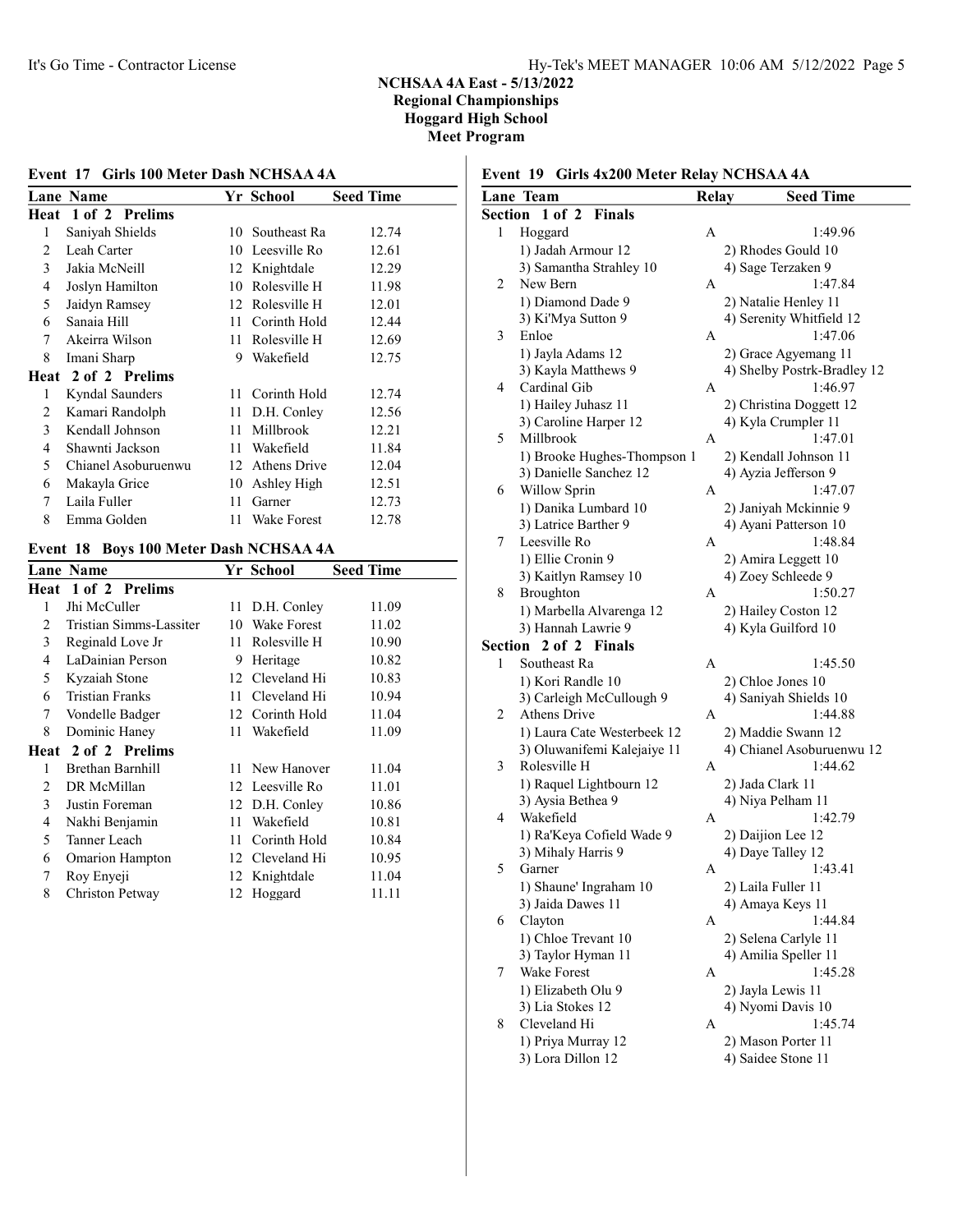### Event 20 Boys 4x200 Meter Relay NCHSAA 4A

|         | Lane Team                               | <b>Relay</b> | <b>Seed Time</b>                            |
|---------|-----------------------------------------|--------------|---------------------------------------------|
| Section | $1$ of $2$<br><b>Finals</b>             |              |                                             |
| 1       | Wakefield                               | А            | 1:33.30                                     |
|         | 1) Andre Phelphs 11                     |              | 2) Donovan Carey 11                         |
|         | 3) Zi'Myier Davis 10                    |              | 4) Luke Lair 12                             |
| 2       | <b>Wake Forest</b>                      | А            | 1:33.12                                     |
|         | 1) E.J. Norris 11                       |              | 2) Gyasi Spruill 11                         |
|         | 3) Sean Nock 12                         |              | 4) Tristian Simms-Lassiter 10               |
| 3       | Rolesville H                            | A            | 1:32.74                                     |
|         | 1) Kameron Manley 10                    |              | 2) Jordan Monroe 11                         |
|         | 3) Daniel Long 10                       |              | 4) Jaeden Burden 10                         |
| 4       | Willow Sprin                            | А            | 1:32.60                                     |
|         | 1) Josiah Gray 10                       |              | 2) Joshua Ortiz 10                          |
|         | 3) Jeremiah Gray 10                     |              | 4) Sebion Wright 9                          |
| 5       | Topsail                                 | А            | 1:32.70                                     |
|         | 1) Max Colby 11                         |              | 2) Darnell Gustus 11                        |
|         | 3) Tristin Reutter 11                   |              | 4) Connor Wright 12                         |
| 6       | Laney                                   | А            | 1:33.00                                     |
|         |                                         |              |                                             |
|         | 1) Carey Cortes 12<br>3) Daren Brown 11 |              | 2) Cohen Cortes 12<br>4) Jemari Williams 11 |
| 7       | Southeast Ra                            | A            | 1:33.20                                     |
|         |                                         |              |                                             |
|         | 1) Maurice Jones 12                     |              | 2) Landon Jones 12                          |
| 8       | 3) Chandler Clarke 11<br>Athens Drive   | A            | 4) Aiden Thompson 11<br>1:33.45             |
|         |                                         |              |                                             |
|         | 1) Jack Stephenson 11                   |              | 2) Wes Anderson 11<br>4) Flavien Kweyi 12   |
|         | 3) Mason Dancausse 11                   |              |                                             |
| Section | 2 of 2 Finals                           |              |                                             |
| 1       | D.H. Conley                             | A            | 1:31.00                                     |
|         | 1) Jhi McCuller 11                      |              | 2) Jason Herring 11                         |
|         | 3) Justin Foreman 12                    |              | 4) Isaiah Crumpler 10                       |
| 2       | Millbrook                               | А            | 1:30.64                                     |
|         | 1) Session McArthur 11                  |              | 2) Max DeAngelo 10                          |
|         | 3) Dominick DeAngelo 10                 |              | 4) Jonathan Caldwell 11                     |
| 3       | Cardinal Gib                            | A            | 1:30.08                                     |
|         | 1) Maverick Shotwell 12                 |              | 2) Connor Higginbotham 11                   |
|         | 3) Owen Diamond 11                      |              | 4) Cole Carter 10                           |
| 4       | Cleveland Hi                            | Α            | 1:29.38                                     |
|         | 1) Jordan Gulley 11                     |              | 2) Leron Sparks 12                          |
|         | 3) Tristian Franks 11                   |              | 4) Omarion Hampton 12                       |
| 5       | Clayton                                 | Α            | 1:29.79                                     |
|         | 1) Devin Wingster 12                    |              | 2) CJ Martin 10                             |
|         | 3) Josiah Williams 12                   |              | 4) Jayden Blackmon 11                       |
| 6       | Fuquay-Varin                            | Α            | 1:30.30                                     |
|         | 1) Nehemiah White 11                    |              | 2) Malcom Ziglar 10                         |
|         | 3) Jackson Barker 12                    |              | 4) Brenson Greene 12                        |
| 7       | South Garner                            | А            | 1:31.00                                     |
|         | 1) Isaiah Sykes 10                      |              | 2) Theodore Skinner 10                      |
|         | 3) Jordan Reid 11                       |              | 4) Tareeq Brewer 9                          |
| 8       | Ashley High                             | A            | 1:31.60                                     |
|         | 1) Ty'nik Lane 11                       |              | 2) Tyjhere Crudup 10                        |
|         | 3) Treyvon Doughty 11                   |              | 4) Najaleek Hunt 11                         |

## Event 21 Girls 1600 Meter Run NCHSAA 4A

|    | <b>Lane Name</b>      |                          | Yr School         | <b>Seed Time</b> |
|----|-----------------------|--------------------------|-------------------|------------------|
|    | Section 1 of 1 Finals |                          |                   |                  |
| 1  | Olivia Bufalini       | 11.                      | Laney             | 4:57.38          |
| 2  | Molly Parker          | 11                       | Hoggard           | 5:00.25          |
| 3  | Mandi Pollard         |                          | 9 Corinth Hold    | 5:10.73          |
| 5  | Ina Lazarczyk         | 9.                       | Cardinal Gib      | 5:14.86          |
| 6  | Caroline VanSchaick   |                          | 11 Corinth Hold   | 5:19.28          |
| 7  | Macy Williman         | 10                       | South Garner      | 5:22.65          |
| 8  | Zoe Etheridge         |                          | 10 Leesville Ro   | 5:22.85          |
| 9  | Miriam Ragsdale       |                          | 10 Broughton      | 5:25.44          |
| 10 | Justine Sanchez       | 11                       | Millbrook         | 5:26.21          |
| 11 | Annie Mulligan        |                          | 10 Hoggard        | 5:29.48          |
| 12 | Morgan Pollard        |                          | 9 Corinth Hold    | 5:31.35          |
| 13 | Grace Anderson        | 10                       | Athens Drive      | 5:31.98          |
| 14 | Paige Bombien         |                          | 12 Leesville Ro   | 5:32.57          |
| 15 | Lillian Kane          | 11                       | Broughton         | 5:33.23          |
| 16 | Amelia Linton         |                          | 10 Cardinal Gib   | 5:33.23          |
| 17 | Savannah Quintus      | 9                        | Clayton           | 5:35.04          |
|    | $\sim$                | $\overline{\phantom{a}}$ | <b>BIOTEO : :</b> |                  |

### Event 22 Boys 1600 Meter Run NCHSAA 4A

|    | <b>Lane Name</b>      |     | Yr School       | <b>Seed Time</b> |
|----|-----------------------|-----|-----------------|------------------|
|    | Section 1 of 1 Finals |     |                 |                  |
| 1  | Nathan Geyer          |     | 12 D.H. Conley  | 4:14.00          |
| 2  | Will Venable          | 10- | Broughton       | 4:23.02          |
| 3  | Harper Clark          | 11  | Cleveland Hi    | 4:23.60          |
| 4  | William Marhold       |     | 12 Ashley High  | 4:24.18          |
| 5  | Luke Adams            | 10  | Hoggard         | 4:24.62          |
| 6  | Noah Valyo            |     | 10 Athens Drive | 4:24.78          |
| 7  | Joseph Moran          |     | 12 Laney        | 4:26.86          |
| 8  | Nick Frye             | 11. | Corinth Hold    | 4:27.76          |
| 9  | Aidan O'Donnell       |     | 12 Cardinal Gib | 4:30.54          |
| 10 | Kevin Bolin           |     | 12 Leesville Ro | 4:30.61          |
| 11 | Clinton Hubbard       |     | 12 Laney        | 4:31.06          |
| 12 | Cooper Widmayer       | 11  | Broughton       | 4:31.58          |
| 13 | Harrison Enyeart      | 12  | Millbrook       | 4:32.35          |
| 14 | Corey Little          |     | 12 Rolesville H | 4:33.05          |
| 15 | Henry Dudeck          | 11  | Cardinal Gib    | 4:34.21          |
| 16 | <b>Banks Blizzard</b> | 9   | Leesville Ro    | 4:35.22          |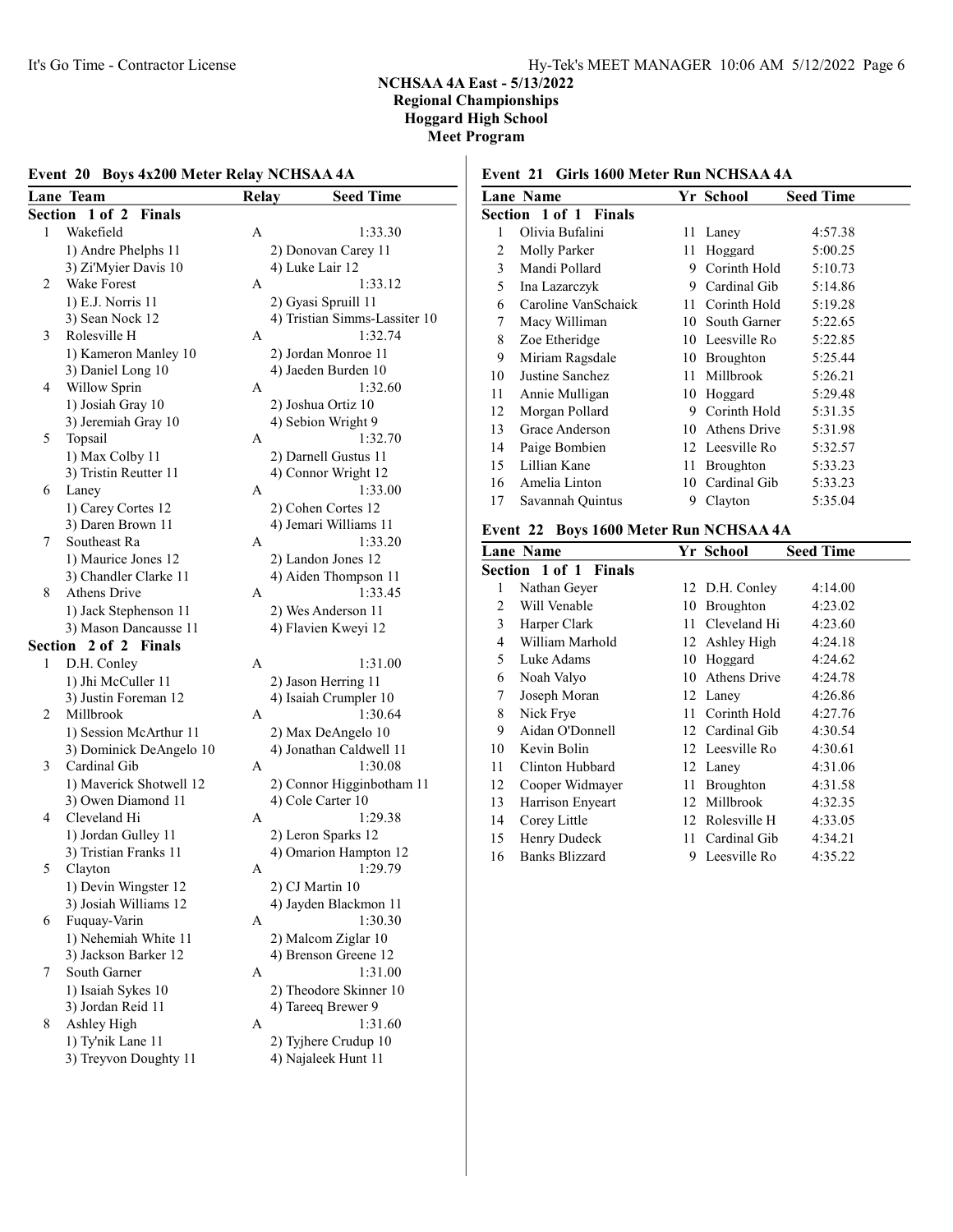## Event 23 Girls 4x100 Meter Relay NCHSAA 4A

|         | <b>Lane Team</b>            | Relay | <b>Seed Time</b>               |
|---------|-----------------------------|-------|--------------------------------|
| Section | $1$ of $2$<br>Finals        |       |                                |
| 1       | <b>Wake Forest</b>          | А     | 52.33                          |
|         | 1) Jayla Lewis 11           |       | 2) Courtney Campbell 11        |
|         | 3) Elizabeth Olu 9          |       | 4) Emma Golden 11              |
| 2       | Hoggard                     | A     | 51.53                          |
|         | 1) Jadah Armour 12          |       | 2) Kennedi Foust 12            |
|         |                             |       |                                |
| 3       | 3) Sage Terzaken 9          | А     | 4) Madeline Elgart 12<br>50.96 |
|         | Knightdale                  |       |                                |
|         | 1) Lanyjah Gunter 11        |       | 2) Mira Coles 12               |
| 4       | 3) Caili Taylor 12          |       | 4) Jakia McNeill 12            |
|         | Garner                      | А     | 50.38                          |
|         | 1) Shaune' Ingraham 10      |       | 2) Laila Fuller 11             |
|         | 3) Jaida Dawes 11           |       | 4) Amaya Keys 11               |
| 5       | Corinth Hold                | А     | 50.84                          |
|         | 1) Sophia Patton 11         |       | 2) Sanaia Hill 11              |
|         | 3) Ariyonna Williams 11     |       | 4) Kyndal Saunders 11          |
| 6       | Willow Sprin                | А     | 51.23                          |
|         | 1) Latrice Barther 9        |       | 2) Alora Williams 10           |
|         | 3) Janiyah Mckinnie 9       |       | 4) Ayani Patterson 10          |
| 7       | New Bern                    | A     | 51.80                          |
|         | 1) Alicia Carrington 12     |       | 2) Diamond Dade 9              |
|         | 3) Natalie Henley 11        |       | 4) Ki'Mya Sutton 9             |
| 8       | Topsail                     | A     | 52.38                          |
|         | 1) Alexis Dawson 10         |       | 2) Jency Paliotti 10           |
|         | 3) Zali Natale 10           |       | 4) Ani Bacchus 9               |
| Section | 2 of 2 Finals               |       |                                |
| 1       | Southeast Ra                | A     | 49.84                          |
|         | 1) Kori Randle 10           |       | 2) Chloe Jones 10              |
|         | 3) Carleigh McCullough 9    |       | 4) Saniyah Shields 10          |
| 2       | Clayton                     | A     | 49.71                          |
|         | 1) Chloe Trevant 10         |       | 2) Selena Carlyle 11           |
|         | 3) Taylor Hyman 11          |       | 4) Amilia Speller 11           |
| 3       | Wakefield                   | A     | 49.14                          |
|         | 1) Ra'Keya Cofield Wade 9   |       | 2) Imani Sharp 9               |
|         | 3) Mihaly Harris 9          |       | 4) Daye Talley 12              |
| 4       | Rolesville H                | Α     | 47.61                          |
|         | 1) Akeirra Wilson 11        |       | 2) Jaidyn Ramsey 12            |
|         | 3) Niya Pelham 11           |       | 4) Joslyn Hamilton 10          |
| 5       | <b>Athens Drive</b>         | Α     | 48.86                          |
|         | 1) Maddie Swann 12          |       | 2) Oluwanifemi Kalejaiye 11    |
|         | 3) Laura Cate Westerbeek 12 |       | 4) Chianel Asoburuenwu 12      |
| 6       | Cleveland Hi                | А     | 49.20                          |
|         | 1) Mia Thompson 12          |       | 2) Mason Porter 11             |
|         | 3) Lora Dillon 12           |       | 4) Saidee Stone 11             |
| 7       | Cardinal Gib                | А     | 49.80                          |
|         | 1) Hailey Juhasz 11         |       | 2) Ellie Bowman 11             |
|         | 3) Taylor Mckinnon 12       |       | 4) Ashleighe Wilkinson 12      |
| 8       | Millbrook                   | A     | 50.34                          |
|         | 1) India Smith 12           |       | 2) Ayzia Jefferson 9           |
|         | 3) Danielle Sanchez 12      |       | 4) Kendall Johnson 11          |
|         |                             |       |                                |

| Event 24 Boys 4x100 Meter Relay NCHSAA 4A |
|-------------------------------------------|
|-------------------------------------------|

|         | L , v.i., 21<br>$D_{0,19}$ rates meter inclusive the $\mu$<br>Lane Team | <b>Relay</b> | <b>Seed Time</b>                         |
|---------|-------------------------------------------------------------------------|--------------|------------------------------------------|
|         | Section 1 of 2<br><b>Finals</b>                                         |              |                                          |
| 1       |                                                                         |              |                                          |
|         | Garner                                                                  | Α            | 44.24                                    |
|         | 1) Jackson McCoy 10                                                     |              | 2) Mikell Simpson 11                     |
|         | 3) Marcus Sosebee 10                                                    |              | 4) Kyron Robinson 12                     |
| 2       | Rolesville H                                                            | A            | 44.22                                    |
|         | 1) Reginald Love Jr 11                                                  |              | 2) Kameron Manley 10                     |
|         | 3) Jordan Monroe 11                                                     |              | 4) Daniel Long 10                        |
| 3       | D.H. Conley                                                             | A            | 43.74                                    |
|         | 1) Leland Smith 10                                                      |              | 2) Jason Herring 11                      |
|         | 3) Justin Foreman 12                                                    |              | 4) Jhi McCuller 11                       |
| 4       | Hoggard                                                                 | A            | 43.46                                    |
|         | 1) Brody Fisher 12                                                      |              | 2) Christon Petway 12                    |
|         | 3) Timothy White 10                                                     |              | 4) Walker Weston 9                       |
| 5       | South Garner                                                            | A            | 43.54                                    |
|         | 1) Isaiah Sykes 10                                                      |              | 2) Jordan Reid 11                        |
|         | 3) James D Johnson 12                                                   |              | 4) Theodore Skinner 10                   |
| 6       | Laney                                                                   | A            | 44.19                                    |
|         | 1) Daren Brown 11                                                       |              | 2) Carey Cortes 12                       |
|         | 3) Cohen Cortes 12                                                      |              | 4) Jemari Williams 11                    |
| 7       | Millbrook                                                               | A            | 44.24                                    |
|         | 1) Nicholas Hudson 12                                                   |              | 2) Amir Jackson 12                       |
|         | 3) Xavier Pugh 11                                                       |              | 4) Daniel Stein 11                       |
| 8       | Southeast Ra                                                            | А            | 44.24                                    |
|         | 1) Landon Jones 12                                                      |              | 2) Maurice Jones 12                      |
|         | 3) David Lampkin 12                                                     |              | 4) Aiden Thompson 11                     |
| Section | 2 of 2 Finals                                                           |              |                                          |
| 1       | Fuquay-Varin                                                            | A            | 43.31                                    |
|         | 1) Nehemiah White 11                                                    |              | 2) Malcom Ziglar 10                      |
|         | 3) Jackson Barker 12                                                    |              | 4) Brenson Greene 12                     |
| 2       | Cardinal Gib                                                            | A            | 43.12                                    |
|         | 1) Cole Carter 10                                                       |              | 2) Nick Lemon 11                         |
|         | 3) Connor Higginbotham 11                                               |              | 4) Maverick Shotwell 12                  |
| 3       | Corinth Hold                                                            | A            | 42.64                                    |
|         | 1) Jeremiah Aryeetey 12                                                 |              | 2) Michael Stallings 12                  |
|         | 3) Vondelle Badger 12                                                   |              | 4) Tanner Leach 11                       |
| 4       | Cleveland Hi                                                            | A            | 42.43                                    |
|         | 1) Tavion Raynor 12                                                     |              | 2) Kyzaiah Stone 12                      |
|         | 3) Leron Sparks 12                                                      |              | 4) Omarion Hampton 12                    |
| 5       | Leesville Ro                                                            | Α            | 42.61                                    |
|         | 1) Jullian Serrano 11                                                   |              | 2) Darkarai Bryant 10                    |
|         | 3) Anthony Jemerson II 12                                               |              | 4) DR McMillan 12                        |
| 6       | Wakefield                                                               | А            | 43.03                                    |
|         | 1) Jeffrey Armah 12                                                     |              | 2) Nakhi Benjamin 11                     |
|         | 3) Dominic Haney 11                                                     |              | 4) Zi'Myier Davis 10                     |
| 7       | New Hanover                                                             | A            | 43.24                                    |
|         | 1) Au'Wann Gary 10                                                      |              | 2) Caden Morton 10                       |
|         | 3) Brethan Barnhill 11                                                  |              | 4) Rashawn Simon 11                      |
| 8       | Clayton                                                                 | A            | 43.44                                    |
|         | 1) Josiah Williams 12                                                   |              |                                          |
|         | 3) Devin Wingster 12                                                    |              | 2) Jayden Blackmon 11<br>4) CJ Martin 10 |
|         |                                                                         |              |                                          |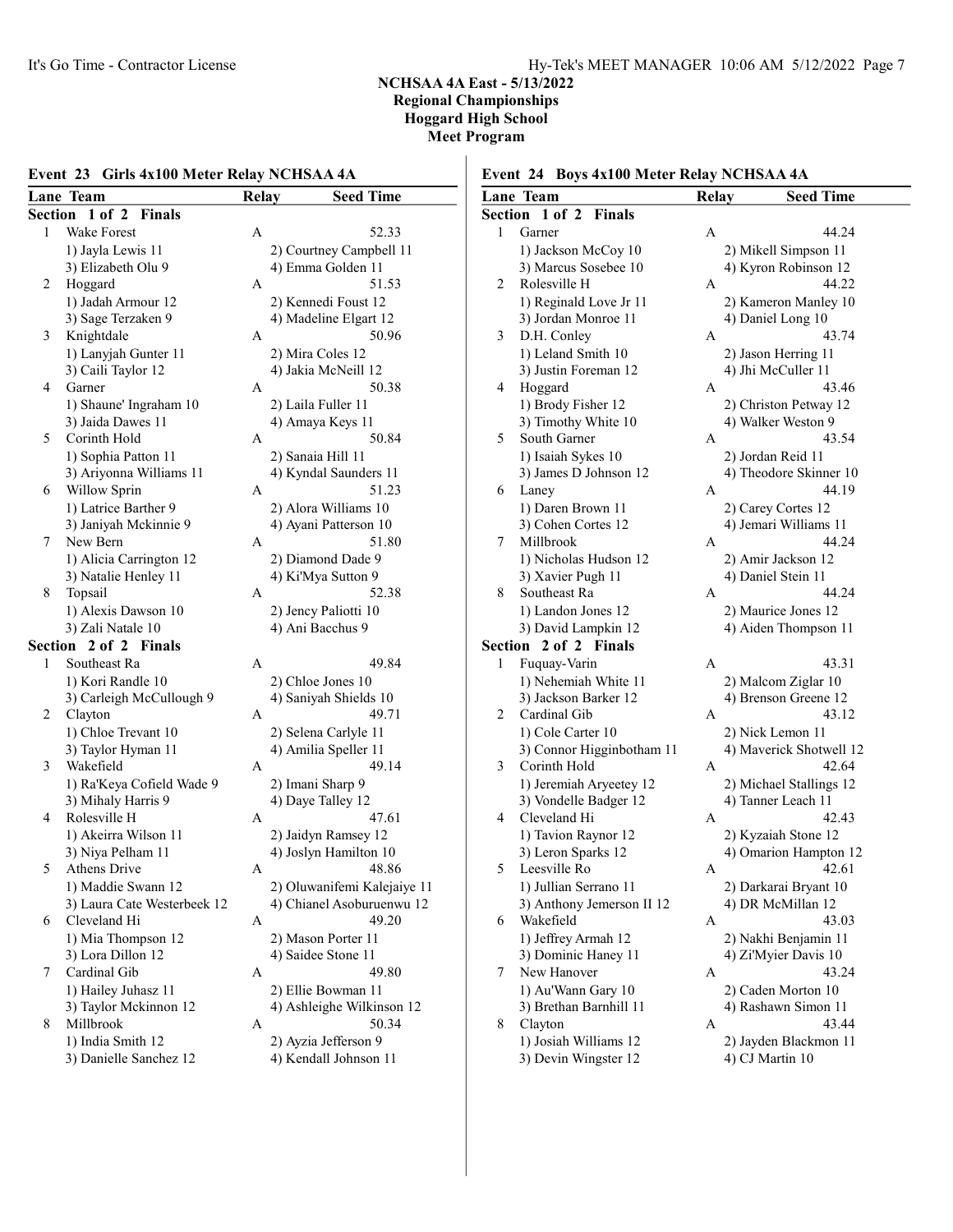#### Event 25 Girls 400 Meter Dash NCHSAA 4A

|   | Lane Name             |    | Yr School       | <b>Seed Time</b> |
|---|-----------------------|----|-----------------|------------------|
|   | Section 1 of 2 Finals |    |                 |                  |
| 1 | Sophia Deluca         | 9  | Cardinal Gib    | 1:01.46          |
| 2 | Amilia Speller        | 11 | Clayton         | 1:01.04          |
| 3 | Amaya Keys            | 11 | Garner          | 1:00.02          |
| 4 | Nyomi Davis           | 10 | Wake Forest     | 59.87            |
| 5 | Makayla Grice         | 10 | Ashley High     | 59.92            |
| 6 | Raylee Grieco         |    | 11 Leesville Ro | 1:00.98          |
| 7 | Shelby Postrk-Bradley |    | 12 Enloe        | 1:01.15          |
| 8 | Nia Quigley           |    | 11 Leesville Ro | 1:01.57          |
|   | Section 2 of 2 Finals |    |                 |                  |
| 1 | Leah Carter           |    | 10 Leesville Ro | 59.67            |
| 2 | Brianna Boston        | 10 | Southeast Ra    | 59.60            |
| 3 | Laura Cate Westerbeek | 12 | Athens Drive    | 58.93            |
| 4 | Shawnti Jackson       | 11 | Wakefield       | 55.55            |
| 5 | Daijion Lee           | 12 | Wakefield       | 58.90            |
| 6 | Kyndal Saunders       | 11 | Corinth Hold    | 59.20            |
| 7 | Shaune' Ingraham      | 10 | Garner          | 59.66            |
| 8 | Jayla Adams           | 12 | Enloe           | 59.82            |

### Event 26 Boys 400 Meter Dash NCHSAA 4A

|    | <b>Lane Name</b>        |    | Yr School       | <b>Seed Time</b> |
|----|-------------------------|----|-----------------|------------------|
|    | Section 1 of 2 Finals   |    |                 |                  |
| 1  | Andre Phelphs           | 11 | Wakefield       | 51.12            |
| 2  | Tareeq Brewer           | 9  | South Garner    | 50.84            |
| 3  | <b>Gabriel Matthews</b> | 11 | Enloe           | 50.65            |
| 4  | Jeremiah Gray           | 10 | Willow Sprin    | 50.44            |
| 5  | Josiah Gray             | 10 | Willow Sprin    | 50.64            |
| 6  | Zachary Edwards         |    | 12 Sanderson    | 50.71            |
| 7  | Justin Rogers           | 10 | Hoggard         | 50.86            |
| 8  | Colin Bruins            |    | 12 Hoggard      | 51.19            |
|    | Section 2 of 2 Finals   |    |                 |                  |
| 1  | Chase Harrison          |    | 10 Leesville Ro | 50.37            |
| 2  | Josiah Williams         |    | 12 Clayton      | 50.08            |
| 3  | CJ Martin               | 10 | Clayton         | 49.69            |
| 4  | Max DeAngelo            | 10 | Millbrook       | 48.42            |
| 5. | <b>Sean Townes</b>      | 11 | Heritage        | 49.43            |
| 6  | Michael Stallings       |    | 12 Corinth Hold | 49.80            |
| 7  | Jaden Miller            |    | 10 Cardinal Gib | 50.22            |
| 8  | Isaiah Crumpler         | 10 | D.H. Conley     | 50.42            |
|    |                         |    |                 |                  |

#### Event 27 Girls 300 Meter Hurdles NCHSAA 4A

| <b>Lane Name</b>             |    |           | <b>Seed Time</b>                                                                                              |
|------------------------------|----|-----------|---------------------------------------------------------------------------------------------------------------|
| <b>Section 1 of 2 Finals</b> |    |           |                                                                                                               |
| Shelby Postrk-Bradley        |    |           | 50.19                                                                                                         |
| Regan Williams               |    |           | 49.76                                                                                                         |
| A'Mauri Anderson             |    |           | 49.69                                                                                                         |
| Kaitlyn Gratz                |    |           | 49.54                                                                                                         |
| Landon Spencer               |    | Wakefield | 49.68                                                                                                         |
| DeiAshia Reed                |    |           | 49.76                                                                                                         |
| Gwen Albertson               |    |           | 49.90                                                                                                         |
| Brooke Hughes-Thompsor       | 10 |           | 50.26                                                                                                         |
|                              |    |           | Yr School<br>12 Enloe<br>11 Hoggard<br>10 Millbrook<br>11 New Bern<br>9 Rolesville H<br>12 Enloe<br>Millbrook |

#### Section 2 of 2 Finals

|               | Lia Stokes          | 12 Wake Forest  | 48.39 |
|---------------|---------------------|-----------------|-------|
| $\mathcal{P}$ | Jordan Henderson    | 9 Heritage      | 47.59 |
| 3             | Kori Randle         | 10 Southeast Ra | 46.03 |
|               | Joslyn Hamilton     | 10 Rolesville H | 43.46 |
| 5             | Danielle Sanchez    | 12 Millbrook    | 45.38 |
| 6             | Taylor Mckinnon     | 12 Cardinal Gib | 46.93 |
|               | Carleigh McCullough | 9 Southeast Ra  | 47.94 |
|               | Kyla Crumpler       | 11 Cardinal Gib | 49.24 |

## Event 28 Boys 300 Meter Hurdles NCHSAA 4A

|   | <b>Lane Name</b>          |     | Yr School       | <b>Seed Time</b> |
|---|---------------------------|-----|-----------------|------------------|
|   | Section 1 of 2 Finals     |     |                 |                  |
| 1 | <b>Ryland Aschbrenner</b> | 10  | Topsail         | 43.87            |
| 2 | Louis Huler               | 11  | Enloe           | 43.79            |
| 3 | Ethan Panz                | 10  | Hoggard         | 43.74            |
| 4 | David Godin               | 11  | New Hanover     | 43.01            |
| 5 | Thomas Fields             | 10  | Rolesville H    | 43.10            |
| 6 | <b>Bruik Tucker</b>       | 11  | Ashley High     | 43.77            |
| 7 | Aiden Andrews             | 10  | Hoggard         | 43.79            |
| 8 | Elvis Tanji               | 11  | Enloe           | 43.96            |
|   | Section 2 of 2 Finals     |     |                 |                  |
| 1 | Jackson McCoy             | 10. | Garner          | 42.89            |
| 2 | Brandon Carr              | 10  | Millbrook       | 42.11            |
| 3 | <b>Tristin Reutter</b>    | 11  | Topsail         | 41.40            |
| 4 | Lance Garrett             | 12  | Rolesville H    | 40.81            |
| 5 | Dominick DeAngelo         | 10  | Millbrook       | 41.07            |
| 6 | <b>Timothy Richardson</b> | 11  | Knightdale      | 41.61            |
| 7 | Nicholas York             | 11  | Cardinal Gib    | 42.62            |
| 8 | Ceejay Hargrove           |     | 12 Cleveland Hi | 42.95            |
|   |                           |     |                 |                  |

#### Event 29 Girls 800 Meter Run NCHSAA 4A

|    | <b>Lane Name</b>             |    | Yr School       | <b>Seed Time</b> |
|----|------------------------------|----|-----------------|------------------|
|    | <b>Section 1 of 1 Finals</b> |    |                 |                  |
| 1  | Chandler Coughlin            |    | 12 Clayton      | 2:20.00          |
| 2  | Shea Hoffacker               | 11 | Hoggard         | 2:21.40          |
| 3  | Caroline VanSchaick          | 11 | Corinth Hold    | 2:22.35          |
| 4  | Mandi Pollard                | 9  | Corinth Hold    | 2:22.58          |
| 5  | Peyton LaNasa                | 10 | Cardinal Gib    | 2:22.72          |
| 6  | Isabella Borelli             | 11 | Laney           | 2:22.81          |
| 7  | Addy Mitchell                | 9  | Cardinal Gib    | 2:23.39          |
| 8  | Raylee Grieco                |    | 11 Leesville Ro | 2:23.47          |
| 9  | Savannah Moore               | 10 | Hoggard         | 2:23.88          |
| 10 | Carly O'Toole                |    | 12 Athens Drive | 2:23.98          |
| 11 | Rowan Shannon                | 11 | Broughton       | 2:24.37          |
| 12 | Viola Korir                  | 11 | Heritage        | 2:24.59          |
| 13 | Olivia Fischlein             |    | 12 Wake Forest  | 2:25.00          |
| 14 | Ainsley Donovan              | 11 | Heritage        | 2:25.01          |
| 15 | Luci Hosley                  | 10 | Hoggard         | 2:25.61          |
| 16 | Clara Davis                  | 9  | Leesville Ro    | 2:25.90          |
| 17 | Grace Anderson               | 10 | Athens Drive    | 2:26.64          |
| 18 | Isabelle Grimm               |    | 12 Corinth Hold | 2:26.70          |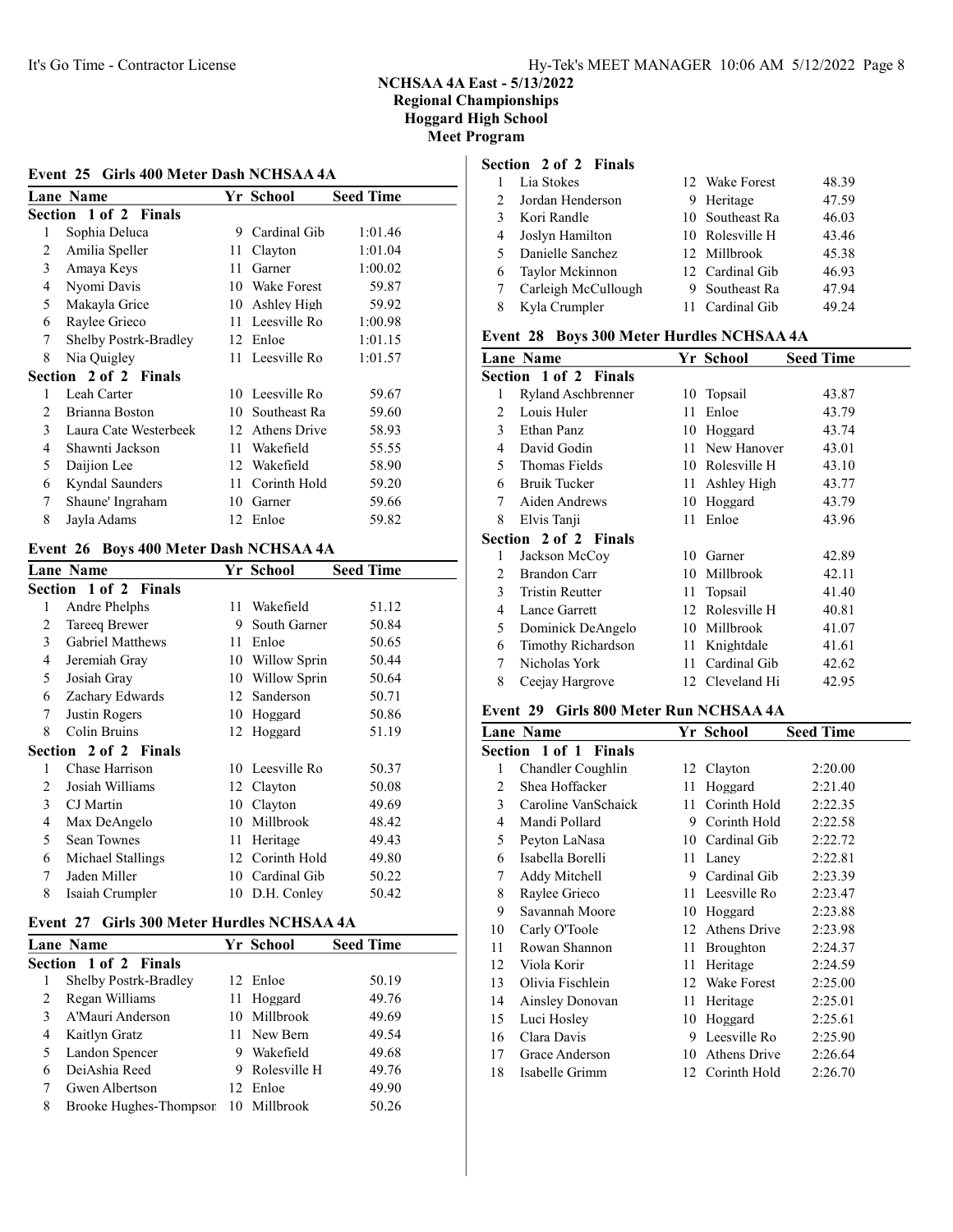## Event 30 Boys 800 Meter Run NCHSAA 4A

|    | <b>Lane Name</b>      |     | Yr School       | <b>Seed Time</b> |
|----|-----------------------|-----|-----------------|------------------|
|    | Section 1 of 1 Finals |     |                 |                  |
| 1  | Andrew Mallo          |     | 12 Wake Forest  | 1:53.66          |
| 2  | Nathan Geyer          |     | 12 D.H. Conley  | 1:56.96          |
| 3  | Andrew Wallace        |     | 12 Hoggard      | 1:57.92          |
| 4  | William Holmes        | 9   | Hoggard         | 1:58.43          |
| 5  | William Marhold       |     | 12 Ashley High  | 1:58.80          |
| 6  | Nick Frye             | 11. | Corinth Hold    | 1:59.00          |
| 7  | Banks Blizzard        | 9.  | Leesville Ro    | 2:00.34          |
| 8  | Sam Howe              |     | 12 Cardinal Gib | 2:00.95          |
| 9  | Nicholas Luke         |     | 12 Fuquay-Varin | 2:01.00          |
| 10 | Clinton Hubbard       |     | 12 Laney        | 2:01.20          |
| 11 | Cooper Widmayer       | 11- | Broughton       | 2:01.66          |
| 12 | Harrison Enyeart      |     | 12 Millbrook    | 2:02.00          |
| 13 | Ben Jones             |     | 12 Clayton      | 2:02.00          |
| 14 | Harper Clark          | 11. | Cleveland Hi    | 2:02.36          |
| 15 | Damyan Campos         |     | 12 Clayton      | 2:02.90          |
| 16 | Simon Jeffries        |     | 12 Enloe        | 2:03.76          |
|    |                       |     |                 |                  |

#### Event 31 Girls 200 Meter Dash NCHSAA 4A

|   | <b>Lane Name</b>             |    | Yr School           | <b>Seed Time</b> |
|---|------------------------------|----|---------------------|------------------|
|   | <b>Section 1 of 2 Finals</b> |    |                     |                  |
| 1 | Elizabeth Olu                | 9  | Wake Forest         | 26.42            |
| 2 | Mihaly Harris                | 9  | Wakefield           | 26.34            |
| 3 | Hailey Juhasz                | 11 | Cardinal Gib        | 26.18            |
| 4 | Selena Carlyle               | 11 | Clayton             | 26.04            |
| 5 | Makayla Grice                | 10 | Ashley High         | 26.14            |
| 6 | Sanaia Hill                  | 11 | Corinth Hold        | 26.32            |
| 7 | Kamari Randolph              | 11 | D.H. Conley         | 26.37            |
| 8 | Kayla Matthews               | 9  | Enloe               | 26.47            |
|   | <b>Section 2 of 2 Finals</b> |    |                     |                  |
| 1 | Leah Carter                  |    | 10 Leesville Ro     | 25.81            |
| 2 | Jaidyn Ramsey                |    | 12 Rolesville H     | 25.56            |
| 3 | Chianel Asoburuenwu          | 12 | <b>Athens Drive</b> | 25.14            |
| 4 | Shawnti Jackson              | 11 | Wakefield           | 24.82            |
| 5 | Kendall Johnson              | 11 | Millbrook           | 25.07            |
| 6 | Kyndal Saunders              | 11 | Corinth Hold        | 25.42            |
| 7 | Daye Talley                  |    | 12 Wakefield        | 25.75            |
| 8 | Ayani Patterson              | 10 | Willow Sprin        | 26.03            |
|   |                              |    |                     |                  |

#### Event 32 Boys 200 Meter Dash NCHSAA 4A

|   | <b>Lane Name</b>             | Yr School       | <b>Seed Time</b> |
|---|------------------------------|-----------------|------------------|
|   | <b>Section 1 of 2 Finals</b> |                 |                  |
|   | Roy Enyeji                   | 12 Knightdale   | 22.80            |
|   | Jack Stephenson              | 11 Athens Drive | 22.74            |
|   | DR McMillan                  | 12 Leesville Ro | 22.66            |
| 4 | Nick Lemon                   | 11 Cardinal Gib | 22.64            |
|   | Devin Wingster               | 12 Clayton      | 22.64            |
| 6 | Malcom Ziglar                | 10 Fuguay-Varin | 22.72            |
|   | Josiah Gary                  | 11 Leesville Ro | 22.78            |
| 8 | Vondelle Badger              | 12 Corinth Hold | 22.82            |
|   |                              |                 |                  |

## Section 2 of 2 Finals

|   | Jashawn Middleton      | 12 Cleveland Hi | 22.61 |
|---|------------------------|-----------------|-------|
| 2 | Max DeAngelo           | 10 Millbrook    | 22.31 |
| 3 | Isaiah Crumpler        | 10 D.H. Conley  | 22.24 |
| 4 | Nakhi Benjamin         | 11 Wakefield    | 22.18 |
| 5 | <b>Sean Townes</b>     | 11 Heritage     | 22.20 |
|   | 6 Tanner Leach         | 11 Corinth Hold | 22.24 |
|   | <b>Omarion Hampton</b> | 12 Cleveland Hi | 22.48 |
|   | Theodore Skinner       | 10 South Garner | 22.62 |

#### Event 33 Girls 3200 Meter Run NCHSAA 4A

|    | <b>Lane Name</b>        |     | Yr School       | <b>Seed Time</b> |
|----|-------------------------|-----|-----------------|------------------|
|    | Section 1 of 1 Finals   |     |                 |                  |
| 1  | Hannah Rae Shaffer      | 9.  | Cardinal Gib    | 10:32.33         |
| 2  | Kaitlyn Obremski        |     | 11 Topsail      | 10:57.24         |
| 3  | Olivia Bufalini         | 11. | Laney           | 10:59.62         |
| 4  | Molly Parker            | 11  | Hoggard         | 11:08.35         |
| 5  | Ashlei Summers          | 10  | Hoggard         | 11:32.09         |
| 6  | Sara Canale             |     | 12 Cardinal Gib | 11:47.66         |
| 7  | Morgan Pollard          |     | 9 Corinth Hold  | 11:51.58         |
| 8  | Kira Bautz              |     | 9 Cardinal Gib  | 11:51.59         |
| 9  | Camryn Oates            | 9   | Laney           | 11:52.51         |
| 10 | Mandi Pollard           | 9   | Corinth Hold    | 11:54.00         |
| 11 | Mary Katherine O'Malley | 9   | Laney           | 11:59.36         |
| 12 | Elissa Cesky            | 9   | Leesville Ro    | 12:03.66         |
| 13 | Sarah Kerner            |     | 10 Hoggard      | 12:03.79         |
| 14 | Kate Slobodnyak         | 9   | Leesville Ro    | 12:20.65         |
| 15 | Sarah Novak             | 10  | Millbrook       | 12:21.85         |
| 16 | Zoe Etheridge           |     | 10 Leesville Ro | 12:33.39         |
|    |                         |     |                 |                  |

#### Event 34 Boys 3200 Meter Run NCHSAA 4A

| <b>Lane Name</b> |                       |     | Yr School        | <b>Seed Time</b> |  |
|------------------|-----------------------|-----|------------------|------------------|--|
|                  | Section 1 of 1 Finals |     |                  |                  |  |
| 1                | Luke Ward             | 12  | Hoggard          | 9:22.08          |  |
| 2                | Evan Pena             | 12  | Hoggard          | 9:23.21          |  |
| 3                | <b>Tyler Surface</b>  | 10  | Millbrook        | 9:34.09          |  |
| 4                | Noah Valyo            | 10  | Athens Drive     | 9:35.47          |  |
| 5                | Krister Sjoblad       | 11  | Athens Drive     | 9:37.09          |  |
| 6                | <b>Grant Barbour</b>  |     | 12 Cleveland Hi  | 9:37.61          |  |
| 7                | Will Venable          | 10  | <b>Broughton</b> | 9:48.56          |  |
| 8                | Harper Clark          | 11  | Cleveland Hi     | 9:53.23          |  |
| 9                | Joseph Moran          |     | 12 Laney         | 9:53.31          |  |
| 10               | Luke Adams            | 10  | Hoggard          | 9:54.60          |  |
| 11               | Logan Thanos          | 11  | Garner           | 9:55.93          |  |
| 12               | William Marhold       |     | 12 Ashley High   | 9:56.00          |  |
| 13               | Jacob Dokulil         |     | 10 Leesville Ro  | 9:56.63          |  |
| 14               | Landen Williams       |     | 11 D.H. Conley   | 9:59.22          |  |
| 15               | Aidan O'Donnell       |     | 12 Cardinal Gib  | 10:00.64         |  |
| 16               | Kevin Bolin           |     | 12 Leesville Ro  | 10:00.65         |  |
| 17               | Liam O'Donnell        |     | 12 Cardinal Gib  | 10:02.21         |  |
| 18               | Nathan Bacon          | 12  | Cleveland Hi     | 10:03.50         |  |
| 19               | Jack Howell           | 11  | Broughton        | 10:03.89         |  |
| 20               | Bo Groff              | 11. | Leesville Ro     | 10:05.22         |  |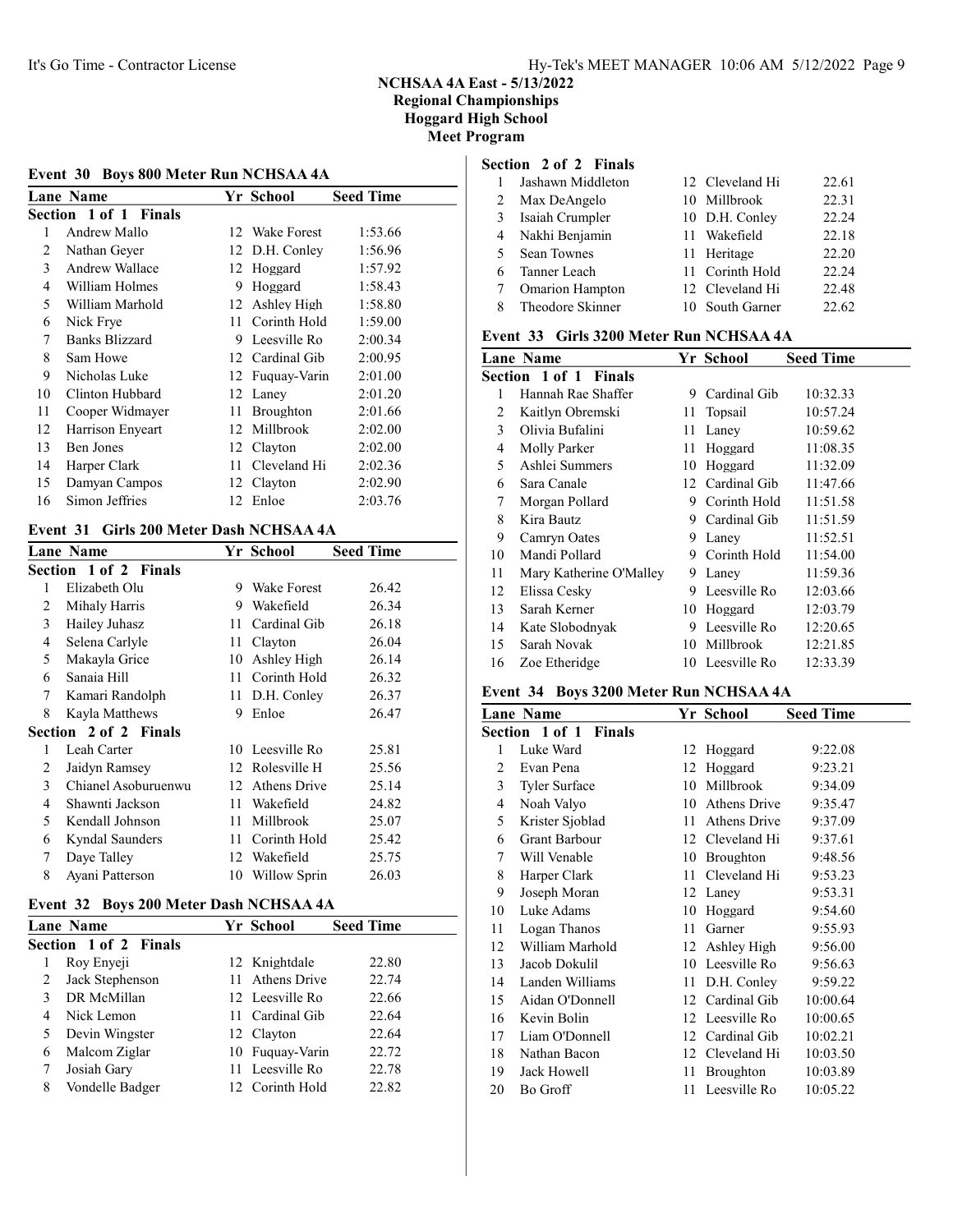### Event 35 Girls 4x400 Meter Relay NCHSAA 4A

|         | Lane Team                            | Relay | <b>Seed Time</b>            |
|---------|--------------------------------------|-------|-----------------------------|
| Section | 1 of 2 Finals                        |       |                             |
| 1       | Laney                                | А     | 4:19.15                     |
|         | 1) Isabella Borelli 11               |       | 2) Ella Warren 10           |
|         | 3) Ava Kash 9                        |       | 4) Lauren Bastable 10       |
| 2       | Millbrook                            | A     | 4:18.20                     |
|         | 1) Addie Lewis 11                    |       | 2) Victoria Bland 11        |
|         | 3) Kennedy Hughes-Thompson           |       | 4) Itzel Saligan Ensaido 11 |
| 3       | Hoggard                              | А     | 4:13.11                     |
|         | 1) Shea Hoffacker 11                 |       | 2) Charlotte Melroy 9       |
|         | 3) Samantha Strahley 10              |       | 4) Savannah Moore 10        |
| 4       | Cardinal Gib                         | А     | 4:12.21                     |
|         | 1) Kyla Crumpler 11                  |       | 2) Hailey Juhasz 11         |
|         | 3) Taylor Mckinnon 12                |       | 4) Peyton LaNasa 10         |
| 5       | Enloe                                | A     | 4:12.63                     |
|         |                                      |       |                             |
|         | 1) Jayla Adams 12                    |       | 2) Gwen Albertson 12        |
| 6       | 3) Jacqueline Hung 9<br>Southeast Ra |       | 4) Shelby Postrk-Bradley 12 |
|         |                                      | А     | 4:13.90                     |
|         | 1) Brianna Boston 10                 |       | 2) Chloe Jones 10           |
|         | 3) Kori Randle 10                    |       | 4) Saniyah Shields 10       |
| 7       | Cleveland Hi                         | A     | 4:18.82                     |
|         | 1) Nevaeh Cannon 9                   |       | 2) Jossie Williams 12       |
|         | 3) Jada Gibson 10                    |       | 4) Haleigh Willis 12        |
| 8       | Topsail                              | A     | 4:25.29                     |
|         | 1) Parker Newbill 11                 |       | 2) Zali Natale 10           |
|         | 3) Jency Paliotti 10                 |       | 4) Alexis Dawson 10         |
| Section | 2 of 2 Finals                        |       |                             |
| 1       | Clayton                              | A     | 4:11.04                     |
|         | 1) Laci Mitchner 9                   |       | 2) Amilia Speller 11        |
|         | 3) Chandler Coughlin 12              |       | 4) Elena Gorena 10          |
| 2       | Garner                               | А     | 4:10.10                     |
|         | 1) Shaune' Ingraham 10               |       | 2) Laila Fuller 11          |
|         | 3) Jaida Dawes 11                    |       | 4) Amaya Keys 11            |
| 3       | Corinth Hold                         | А     | 4:08.92                     |
|         | 1) Sophia Patton 11                  |       | 2) Sanaia Hill 11           |
|         | 3) Callie Stoke 10                   |       | 4) Kyndal Saunders 11       |
| 4       | Wakefield                            | A     | 4:04.97                     |
|         | 1) Mihaly Harris 9                   |       | 2) Daijion Lee 12           |
|         | 3) Landon Spencer 9                  |       | 4) Shawnti Jackson 11       |
| 5       | Rolesville H                         | Α     | 4:05.73                     |
|         | 1) Aysia Bethea 9                    |       | 2) Niya Pelham 11           |
|         | 3) Jada Clark 11                     |       | 4) DeiAshia Reed 9          |
| 6       | Heritage                             | A     | 4:09.80                     |
|         | 1) Nataly Cinto-Arroyo 11            |       | 2) Ainsley Donovan 11       |
|         | 3) Viola Korir 11                    |       | 4) Alicia Ruiz 11           |
| 7       | Wake Forest                          | А     | 4:10.31                     |
|         | 1) Nyomi Davis 10                    |       | 2) Jayla Lewis 11           |
|         | 3) Olivia Fischlein 12               |       | 4) Lia Stokes 12            |
| 8       | Broughton                            | A     | 4:11.68                     |
|         | 1) Marbella Alvarenga 12             |       | 2) Kyla Guilford 10         |
|         | 3) Margaret Lyon 10                  |       | 4) Rowan Shannon 11         |
|         |                                      |       |                             |

## Event 36 Boys 4x400 Meter Relay NCHSAA 4A

|                | Lane Team                                                                                                           | Relay | <b>Seed Time</b>                                                                                          |
|----------------|---------------------------------------------------------------------------------------------------------------------|-------|-----------------------------------------------------------------------------------------------------------|
| <b>Section</b> | $1$ of $2$<br><b>Finals</b>                                                                                         |       |                                                                                                           |
| 1              | Knightdale                                                                                                          | A     | 3:37.12                                                                                                   |
|                | 1) Nehemiah Shannon 12                                                                                              |       | 2) Timothy Richardson 11                                                                                  |
|                | 3) Roy Enyeji 12                                                                                                    |       | 4) Jason McIntyre 12                                                                                      |
| 2              | Rolesville H                                                                                                        | А     | 3:34.39                                                                                                   |
|                | 1) Reginald Love Jr 11                                                                                              |       | 2) Corey Little 12                                                                                        |
|                | 3) Gabriel Musungu 12                                                                                               |       | 4) Lance Garrett 12                                                                                       |
| 3              | Broughton                                                                                                           | А     | 3:33.72                                                                                                   |
|                | 1) Elijah Bartlett 12                                                                                               |       | 2) Owen Debellis 12                                                                                       |
|                | 3) Bennett Dunn 11                                                                                                  |       | 4) Devon Roberts 12                                                                                       |
| 4              | Wake Forest                                                                                                         | А     | 3:32.24                                                                                                   |
|                | 1) Nick Hottell 12                                                                                                  |       | 2) Gyasi Spruill 11                                                                                       |
|                | 3) Tyler Barrett 11                                                                                                 |       | 4) Andrew Mallo 12                                                                                        |
| 5              | Willow Sprin                                                                                                        | A     | 3:32.86                                                                                                   |
|                | 1) Josiah Gray 10                                                                                                   |       | 2) Malachi Zirkle 10                                                                                      |
|                | 3) Sebion Wright 9                                                                                                  |       | 4) Jeremiah Gray 10                                                                                       |
| 6              | Leesville Ro                                                                                                        | A     | 3:33.84                                                                                                   |
|                | 1) Chase Harrison 10                                                                                                |       | 2) Niko Sonye 11                                                                                          |
|                | 3) Anthony Jemerson II 12                                                                                           |       | 4) Banks Blizzard 9                                                                                       |
| 7              | Cleveland Hi                                                                                                        | A     | 3:35.62                                                                                                   |
|                | 1) Jashawn Middleton 12                                                                                             |       | 2) Ronalon Renwick 9                                                                                      |
|                | 3) Noah Whitaker 11                                                                                                 |       | 4) Will Thomas 11                                                                                         |
| 8              | D.H. Conley                                                                                                         | А     | 3:37.13                                                                                                   |
|                | 1) Garrett Miller 12                                                                                                |       | 2) Bryson Bowen 12                                                                                        |
|                | 3) Jackson Coston 11                                                                                                |       | 4) Isaiah Crumpler 10                                                                                     |
| Section        | 2 of 2 Finals                                                                                                       |       |                                                                                                           |
| 1              | <b>Athens Drive</b>                                                                                                 | A     | 3:31.07                                                                                                   |
|                | 1) Jack Stephenson 11                                                                                               |       | 2) Flavien Kweyi 12                                                                                       |
|                | 3) Luc Bonpain 11                                                                                                   |       | 4) Connor O'Toole 10                                                                                      |
| 2              | Clayton                                                                                                             | А     | 3:28.58                                                                                                   |
|                | 1) John Felso 10                                                                                                    |       | 2) Josiah Williams 12                                                                                     |
|                | 3) Ben Jones 12                                                                                                     |       | 4) CJ Martin 10                                                                                           |
| 3              | South Garner                                                                                                        | A     | 3:28.00                                                                                                   |
|                | 1) Michael Auman 12                                                                                                 |       | 2) Tareeq Brewer 9                                                                                        |
|                | 3) DaShawn Winters 11                                                                                               |       | 4) Michael Russ 10                                                                                        |
| 4              | Cardinal Gib                                                                                                        | A     | 3:24.74                                                                                                   |
|                | 1) Maverick Shotwell 12                                                                                             |       | 2) Cole Carter 10                                                                                         |
|                | 3) Owen Diamond 11                                                                                                  |       | 4) Sam Howe 12                                                                                            |
| 5              | Hoggard                                                                                                             | Α     | 3:27.32                                                                                                   |
|                | 1) Colin Bruins 12                                                                                                  |       | 2) Jackson Bruins 12                                                                                      |
|                | 3) William Holmes 9                                                                                                 |       | 4) Justin Rogers 10                                                                                       |
| 6              | Wakefield                                                                                                           | А     | 3:28.38                                                                                                   |
|                | 1) Donovan Carey 11                                                                                                 |       | 2) Lemine Seck 12                                                                                         |
|                | 3) Andre Phelphs 11                                                                                                 |       | 4) Luke Lair 12                                                                                           |
| 7              | Corinth Hold                                                                                                        | A     | 3:30.53                                                                                                   |
|                |                                                                                                                     |       |                                                                                                           |
|                |                                                                                                                     |       |                                                                                                           |
|                |                                                                                                                     |       |                                                                                                           |
|                |                                                                                                                     |       |                                                                                                           |
| 8              | 1) Nolan O'Neill 11<br>3) Benjamin Wyszomierski 11<br>Millbrook<br>1) Dominick DeAngelo 10<br>3) Lucas Schwinger 11 | A     | 2) Seth Rayfield 11<br>4) Jeremiah Aryeetey 12<br>3:31.15<br>2) Harrison Enyeart 12<br>4) Max DeAngelo 10 |